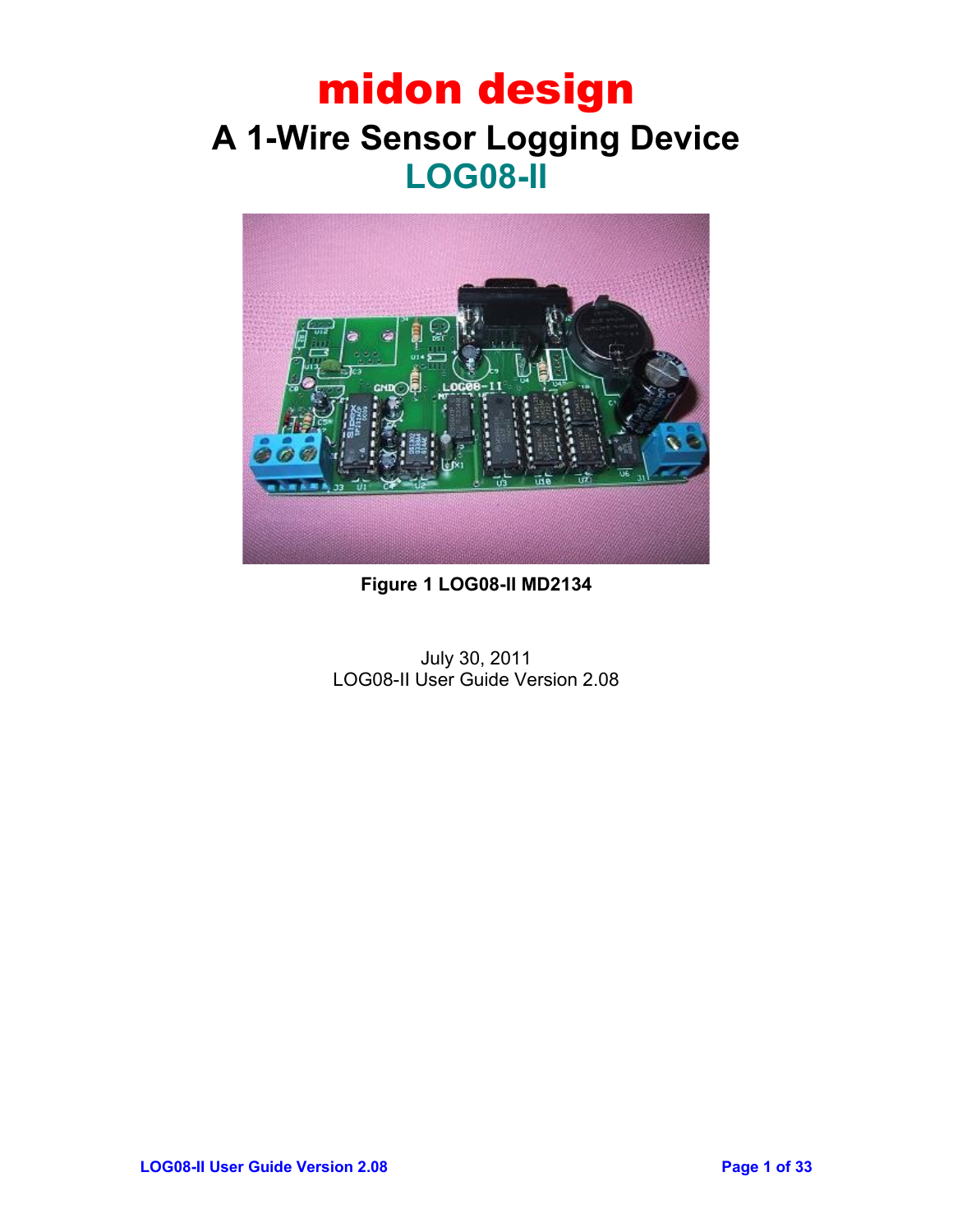## 1. Table of Contents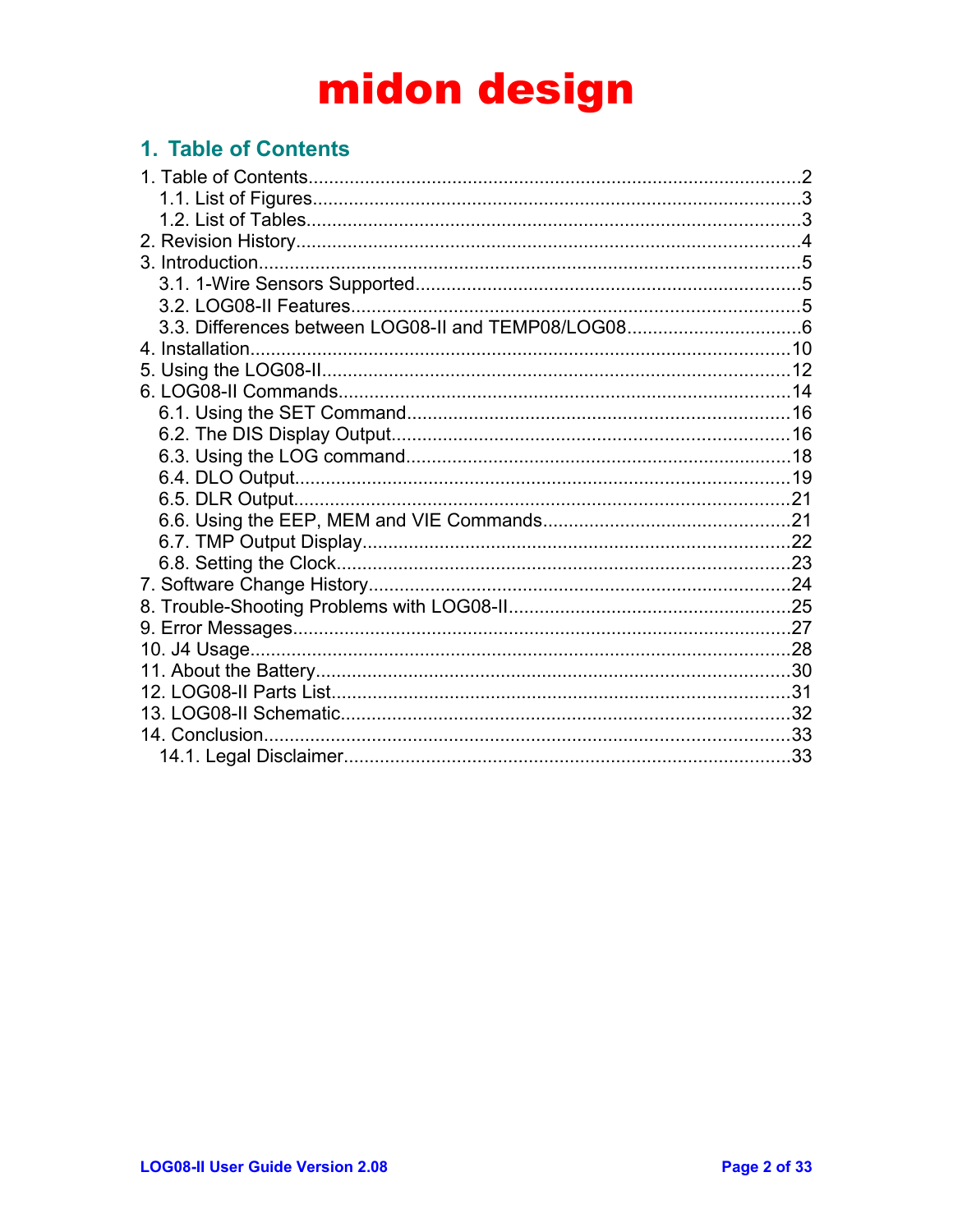## **1.1. List of Figures**

## **1.2. List of Tables**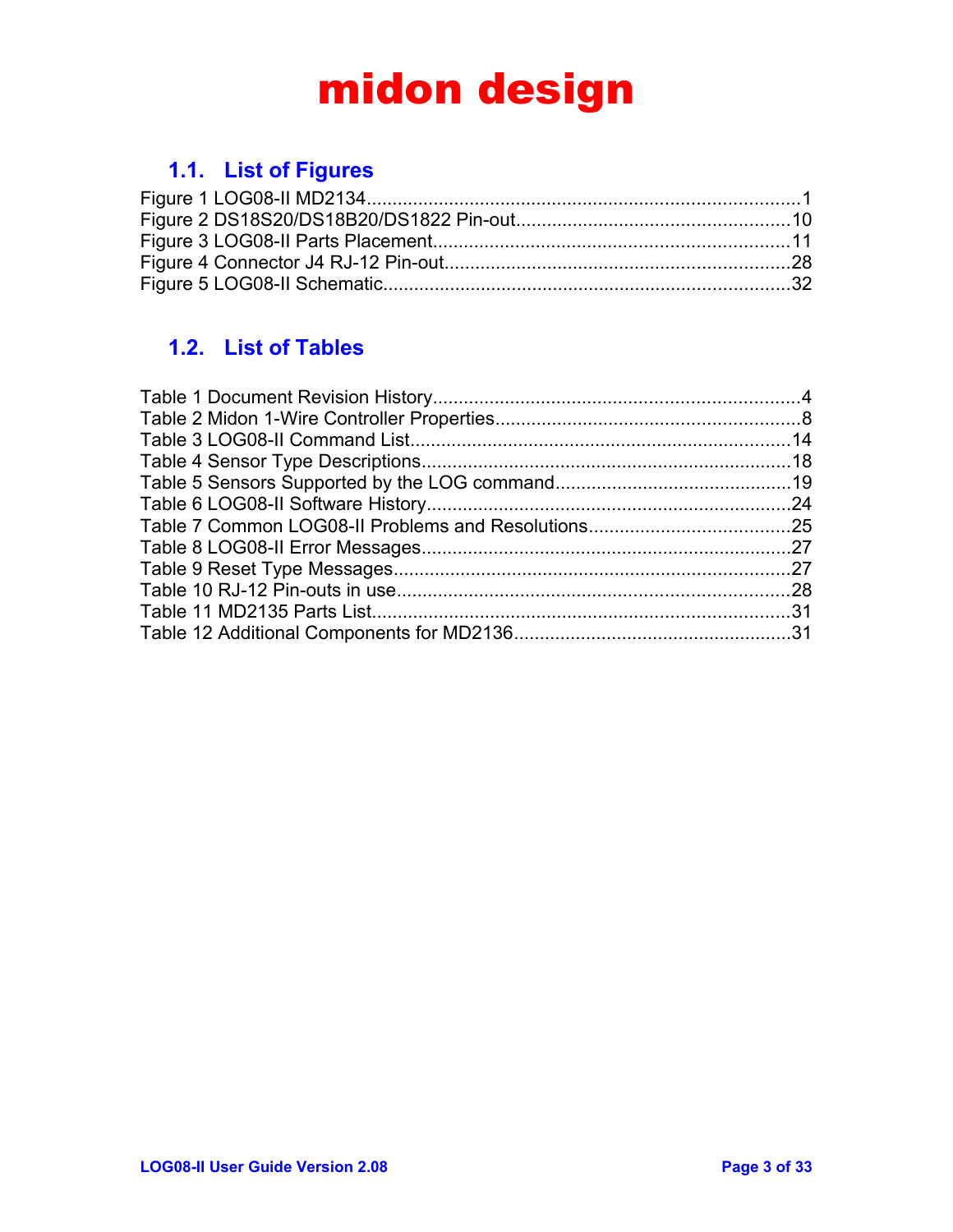## **2. Revision History**

| <b>Revision #</b> | <b>Date</b>        | <b>Changes to User Manual</b>            |
|-------------------|--------------------|------------------------------------------|
| 2.00              | July 10, 2005      | Original Issue of document               |
| 2.02              | August 14, 2005    | Updated to add ERF command               |
| 2.03              | September 19, 2005 | Added details of voltage logging and     |
|                   |                    | introduced new option - DUN              |
| 2.04              | January 10, 2006   | Added capability of logging DS2450's     |
| 2.05              | April 26, 2006     | Added VDD logging for DS2438 sensors.    |
| 2.06              | August 5, 2007     | Added Vsense logging for DS2438          |
|                   |                    | sensors. Added continuous logging        |
|                   |                    | capability.                              |
| 2.06              | February 11, 2008  | Updated the manual to provide clarity on |
|                   |                    | usage of DS2438 sensors.                 |
| 2.06d             | May 13, 2008       | Corrected error in schematic             |

### **Table 1 Document Revision History**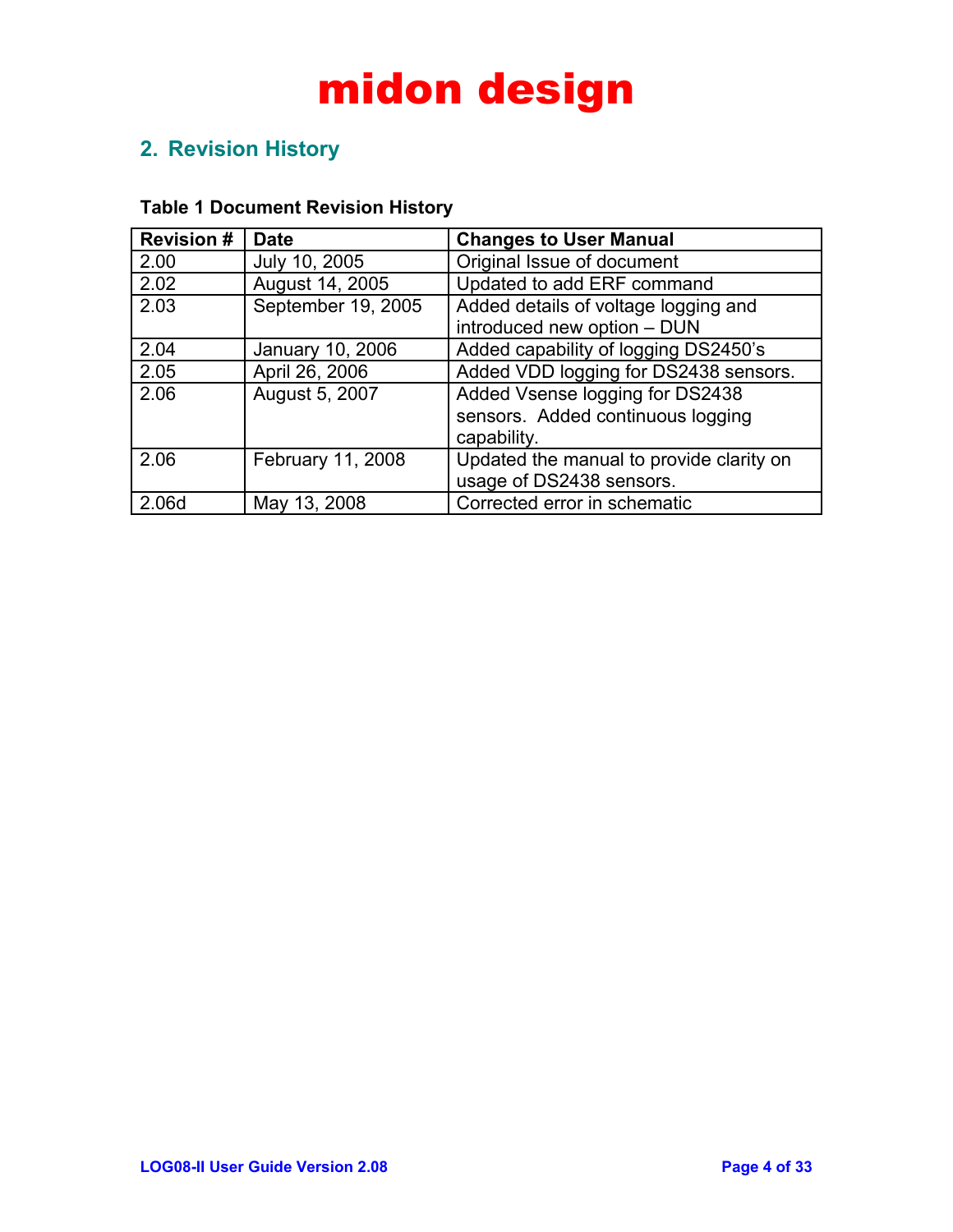## **3. Introduction**

LOG08-II is a stand-alone 1-Wire<sup> $m$ </sup> interface that provides the ability to record up to 3 years of readings from a variety of 1-Wire temperature sensors. The records are stored on LOG08-II until you require access to them. At any time in the recording process, you can download the records to your PC, via a standard RS232 serial interface. The records are conveniently output as comma separated entries and can easily be imported into Excel or other standard PC programs.

## **3.1. 1-Wire Sensors Supported**

- Multiple DS2438-based sensors, including, of course, the Midon Design MD3020E sensor.
- Multiple DS18S20, DS18S20-PAR, DS18B20, DS1822, DS1920 temperature sensors as well as temperature reading from any DS2438
- •
- Multiple DS2423 general purpose counters (for use with Lightning sensors and other types of counter inputs)
- Multiple DS2450 voltage sensors

### **3.2. LOG08-II Features**

- On-board voltage sensor with an option for an on-board humidity and/or temperature sensor.
	- $\circ$  The on-board voltage sensor is used to monitor the input voltage and the battery voltage.
	- $\circ$  Input voltage and battery voltage are automatically stored in the logging database
- Jumper-less provisioning all configuration settings stored in non-volatile memory
- Up to 60 sensors supported for on-demand or timed polling
- Up to 24 DS18S20, DS18B20, DS2438, or DS1822 temperature sensor results can be logged to non-volatile memory
- Simple instruction set with a Help prompt for recalling command names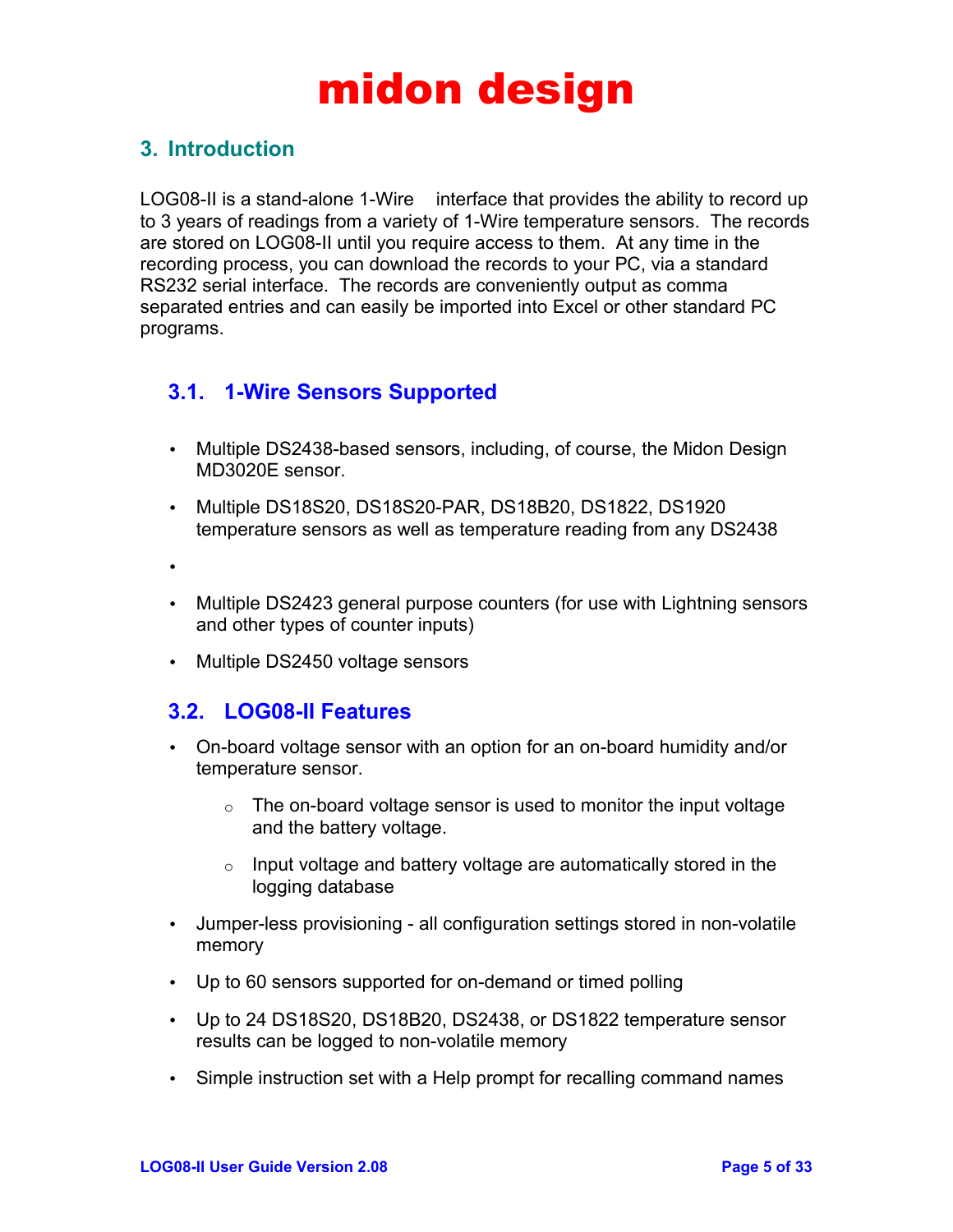- Easy to delete sensors, if they are no longer required, using the DEL command
- 1-Wire bus errors are flagged when they occur
- Support for software serial flow control (Control-S, Control-Q) to permit inspection of long lists without scrolling beyond your terminal's page length. Control-X can be used with the **DLO** and **DLR** commands to abort the display at any time.
- Manual Poll of sensor readings. While LOG08-II is normally used for continuous (from 1 to 99 minute intervals) logging of sensor readings, it may also be used manually to take sensor readings on command from the serial interface.

### **3.3. Differences between LOG08-II and TEMP08/LOG08**

LOG08-II is designed with many of the same principles as TEMP08 and LOG08 and uses similar hardware. Some new commands have been added to handle the logging functionality and some commands removed. LOG08-II also allows for logging of multiple sensors, unlike LOG08 which only logs 1 sensor at a time.

### *UPGRADE NOTICE: Existing LOG08 devices cannot be upgraded via firmware change to LOG08-II.*

1-Wire Wind Speed and Wind Direction sensors are not supported, although raw data from the DS2423 and the DS2450 devices used in such sensors is still available.

1-Wire rain bucket sensors are not supported, although raw data from the DS2423 devices used in such sensors is still available.

Humidity sensors based on DS2438 devices are supported, however the output is "raw" and user calculations will be required to convert the voltage outputs provided to humidity levels using the following calculation:

**RH = ((VAD/Vsupply) - 0.16) / 0.0062**

A hardware Real Time Clock (RTC) has been added to LOG08-II, along with an on-board battery to ensure clock continuity over a power failure.

An on-board voltage monitor has been added to provide voltage readings for the input voltage and the battery for the RTC.

A major difference between LOG08 and LOG08-II is the amount of memory space available. LOG08-II uses128Kbytes of EEPROM memory, whereas LOG08 only has 32K bytes of EEPROM memory. This provides for a significant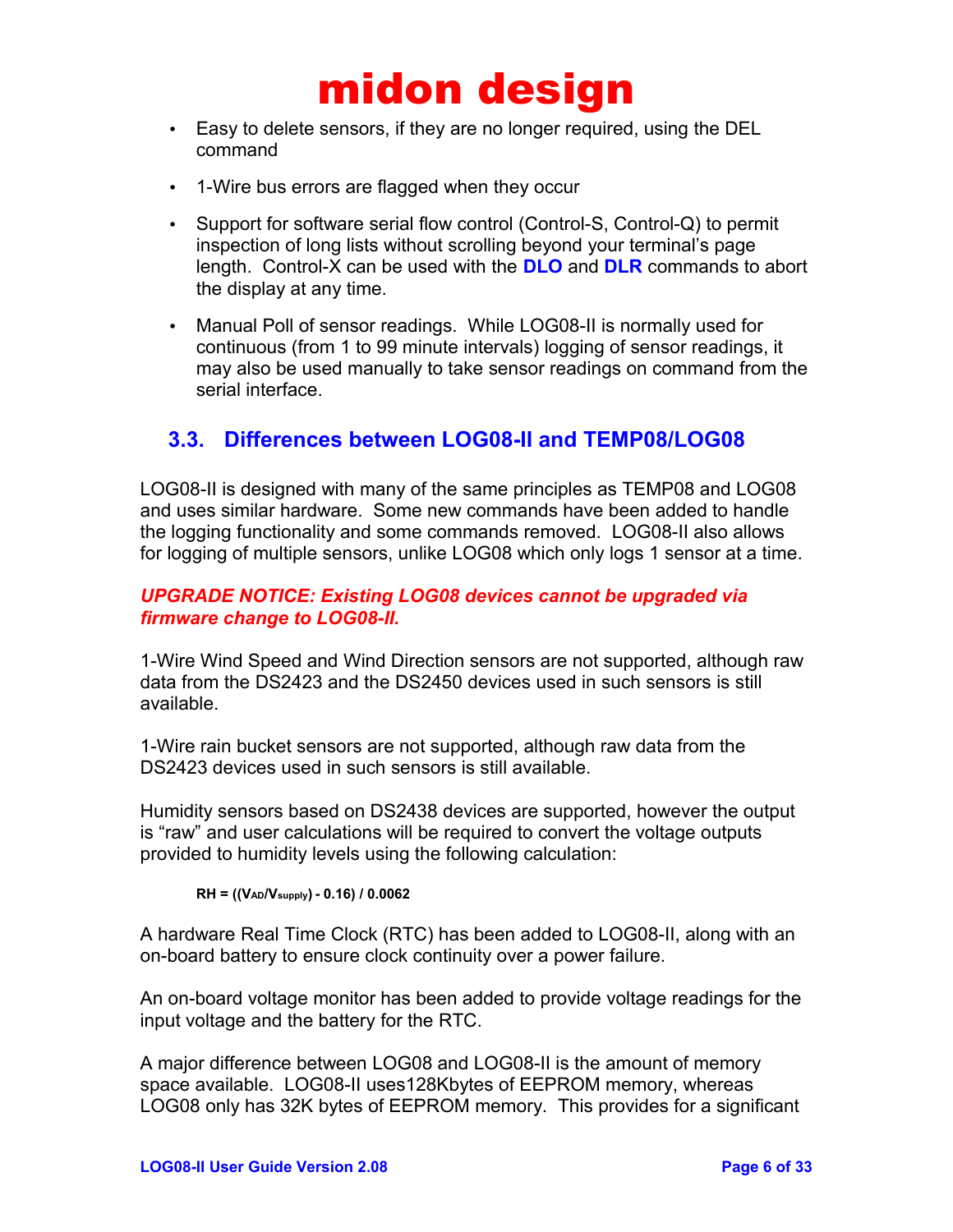amount of additional storage capacity and LOG08-II, as a result, can store up to 3 months of log samples in its non-volatile memory for the maximum of 24 sensors.

Here's the math:

2 bytes per sensor sample required (note, DS2438's require 2 samples and DS2450's require 4 samples)

7 bytes of time stamp and on-board voltages per logging interval (poll) 24 sensors maximum polled per poll

Total bytes per poll = 7 bytes/poll + 24 sensors/poll \* 2 bytes/sensor = 55 bytes/poll

3 months at 1 poll per 60 minutes = 24 polls/day  $*$  3 months  $*$  30 days/month= 2,160 polls/3 months

Total bytes used over 3 months = 55 bytes/poll  $*$  2,160 polls/3 months = 118,800 bytes/3 months

Of course, if fewer than 24 sensors are monitored, then the total logging time will be correspondingly higher. If only one sensor is logged, then the logs can be captured for up to 3 years.

One sensor position of the sensor log database is always used for logging the on-board battery voltage and the power input voltage.

### **3.3.1. New LOG08-II commands**

- **DLR** Display recent log samples
- **SER** Display serial number of LOG08-II
- **SPR** Enable or disable logging continuation following power-up

### **3.3.2. LOG08-II Commands not available with TEMP08**

- **DLO** Display Log samples
- **DLR** Display recent log samples
- **LOG** Enable or disable logging
- **SER** Display serial number of LOG08-II
- **SPR** Enable or disable logging continuation following power-up

### **3.3.3. TEMP08 Commands not implemented in LOG08-II**

**RLT** Set Relay Timer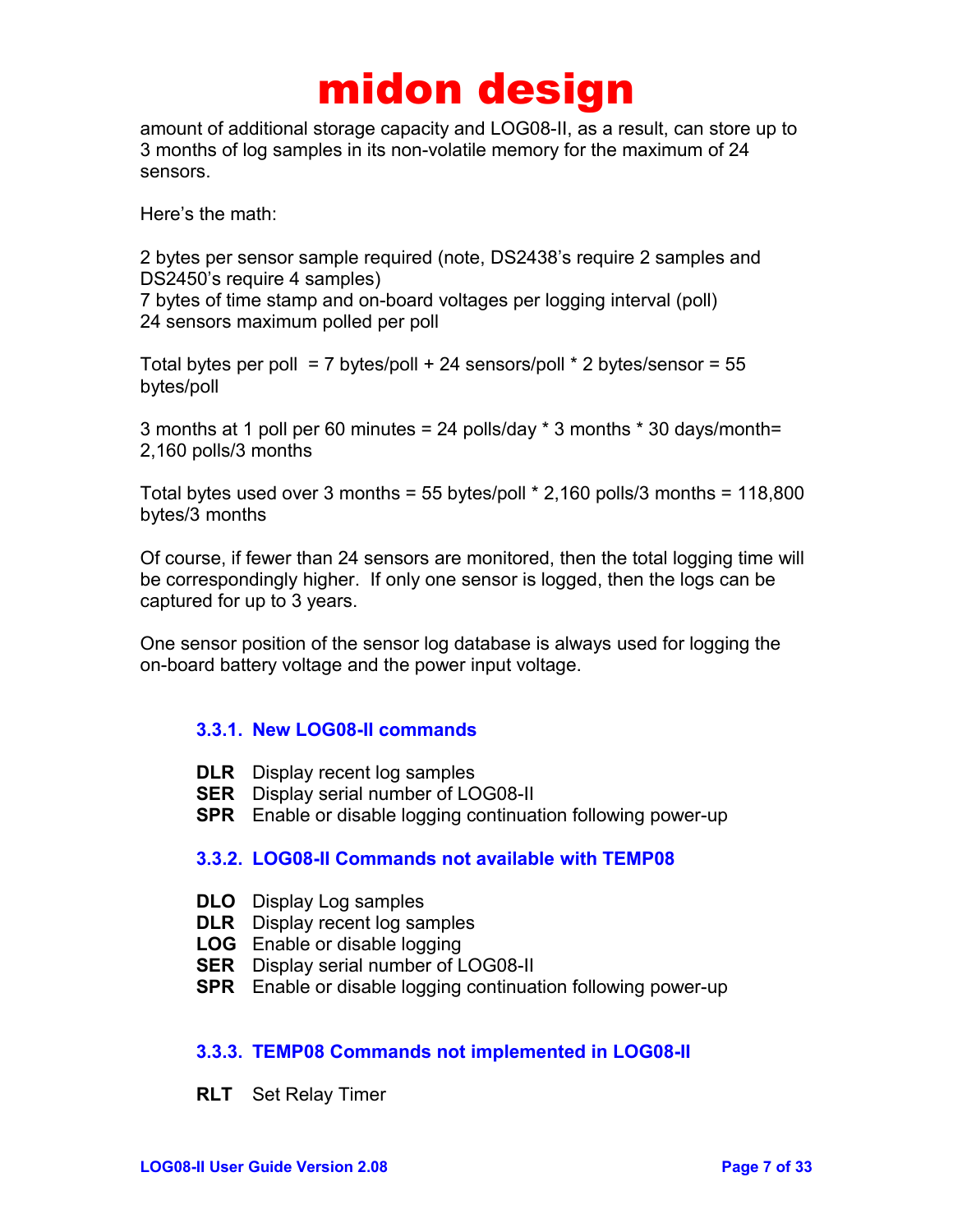- **RLY** Actuate Relay
- **RLB** Actuate set of Relays
- **ONA** Set switch Sensor on
- **OFA** Set switch Sensor off
- **WND** Continuously Display wind direction
- **WDR** Wind Direction Reverse
- **DEB** Debug on/off

The Relay commands, and related functions, were deleted since they did not make sense to be included with a logging device. Similarly, the switch sensor actuate commands were removed for the same reason. Wind direction, wind speed and rain counter functionality has been removed from LOG08-II to conserve program memory space. The **DEB** command has also been removed for the same reasons.

| <b>Feature</b>                                   | TEMP08         | <b>LOG08</b> | <b>LOG08-II</b> |
|--------------------------------------------------|----------------|--------------|-----------------|
| Up to 60 devices supported                       | Y              | Y            | Y               |
| DS18S20, DS1822, DS18B20 Temperature             | Y              | Y            | Y               |
| sensors supported                                |                |              |                 |
| DS2423 counters supported                        | Y              | Y            | Y               |
| DS2450 Voltage sensors supported                 | Y              | Y            | Y               |
| DS2438 Voltage sensors supported                 | Y              | Y            | Y               |
| DS2405 switch/input sensors supported            | Y              | N            | N               |
| DS2408 input/.output sensors supported           | Y              | N            | N               |
| 1-Wire Weather Station supported                 | Y              | N            | Y(note)         |
| 1-Wire Rain gauge supported                      | Y              | N            | Y(note)         |
| 1-Wire Humidity Sensor supported                 | Ÿ              | N            | Y(note)         |
| 1-Wire Relay sensor (Midon Design version)       | Y              | N            | N               |
| supported                                        |                |              |                 |
| 1-Wire Barometric Pressure sensor (Bray/Jennings | Y              | N            | Y(note)         |
| version) supported                               |                |              |                 |
| RELAY05 supported                                | Y              | N            | N               |
| Log to memory supported                          | N              | Y            | Y               |
| Log multiple sensors to memory                   | N              | N            | Y               |
| Logging memory available                         | $\overline{0}$ | 32K          | 128K            |
| <b>Real Time Clock</b>                           | Ý              | Y            | Y               |
| Battery back up for Clock                        | N              | N            | Y               |
| On board option for temperature sensor           | Ÿ              | Y            | Y               |
| On board option for humidity sensor              | Ý              | Y            | Y(note)         |
| On board battery and supply voltage monitoring   | N              | N            |                 |

### **Table 2 Midon 1-Wire Controller Properties**

Note: DS2450 and DS2438 sensors noted above are logged or displayed only if the sensor type is set to "V". It is the user's responsibility to convert the raw sensor readings into the appropriate parameter required. DS2423 sensors noted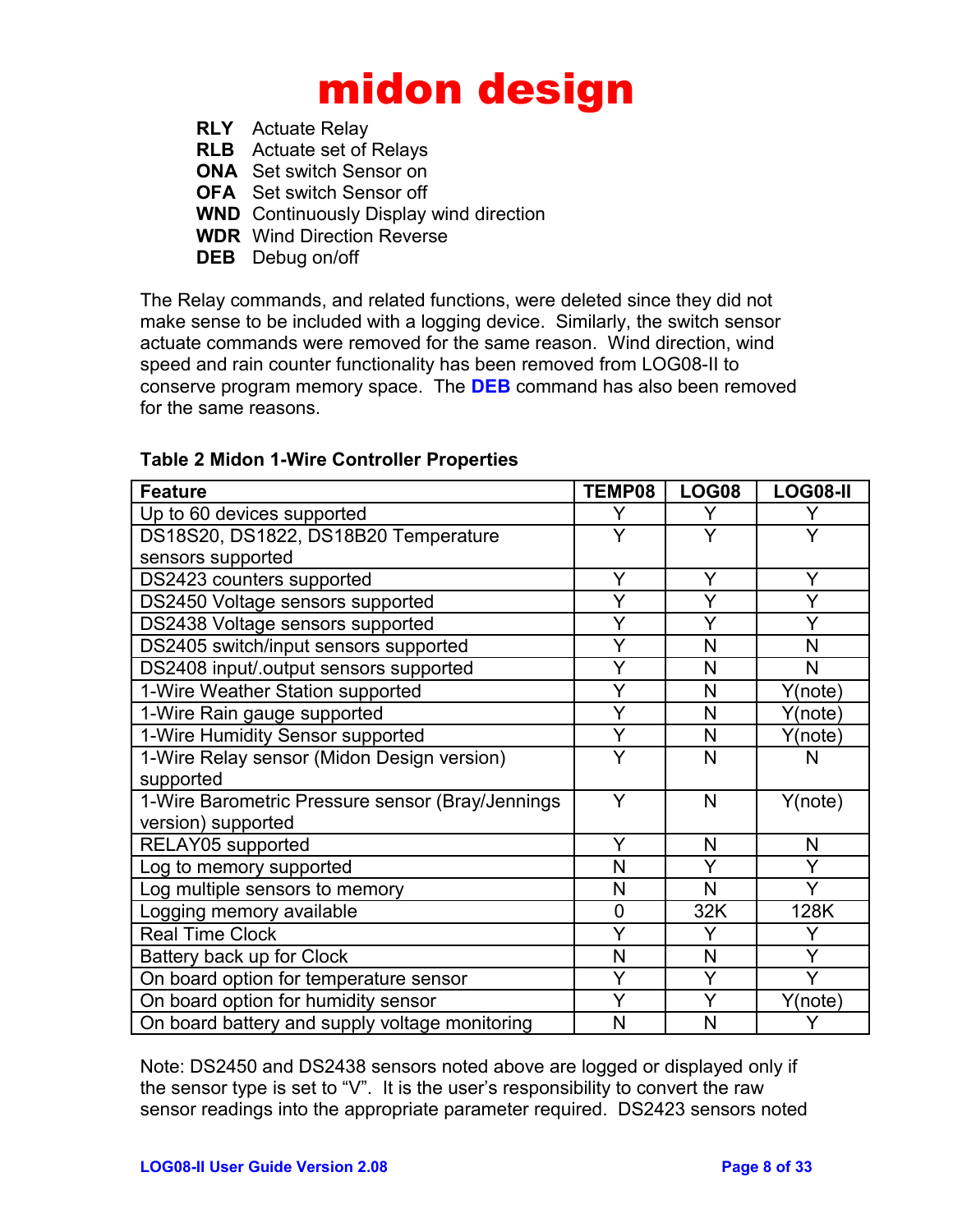above are logged or displayed only if the sensor type is set to "C". It is the user's responsibility to convert the raw sensor readings into the appropriate parameter required.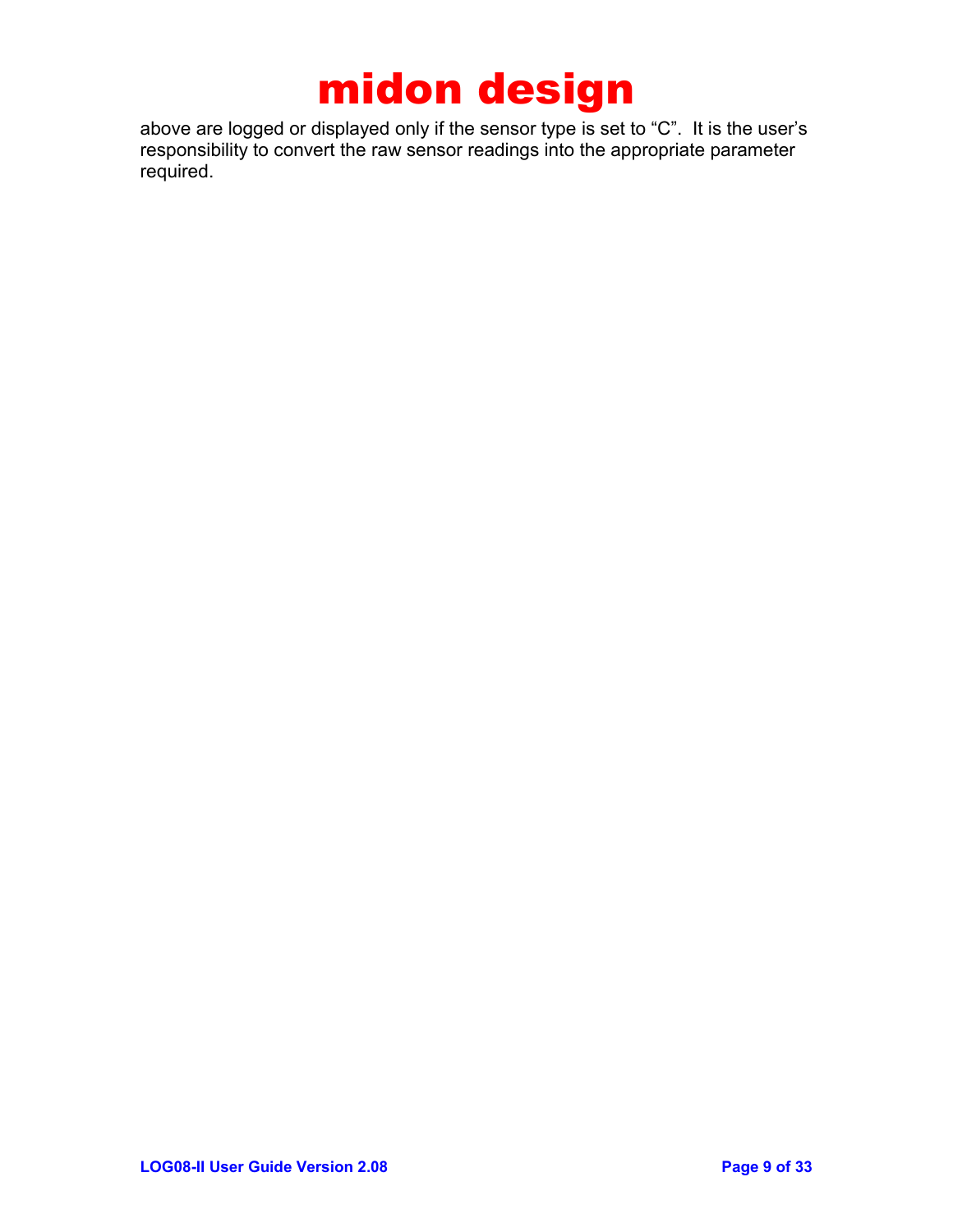## **4. Installation**

Prior to use, insert the CR2032 battery into connector B1. It is shipped separately to avoid accidental discharge.

To use this product, you will also need to connect a 12 to 20 Volt (AC or DC) transformer to the terminal J1 (see Figure 2 for location of J1). Any 12 to 20 Volt adapters capable of at least 100mA will do. Steady-state current consumption for LOG08-II is approximately 12mA.

*Note: Do NOT connect power to J3! Doing so will damage LOG08-II.*

If you are using a sensor network of 1-Wire devices, connect them now to connector J3 or J4.

If you are using DS18S20, DS1822 or DS18B20, temperature sensors, only 2 pins of each device need to be connected, however a connection is required between the VDD and GND pins of the device if you are using parasitic power. If +5VDC local power is being used to power the sensor, connect the VDD terminal to it. See Figure 2 for device connections.

#### *Midon Design recommends that sensors are used in local powering mode to ensure the most reliable communication.*



### **Figure 2 DS18S20/DS18B20/DS1822 Pin-out**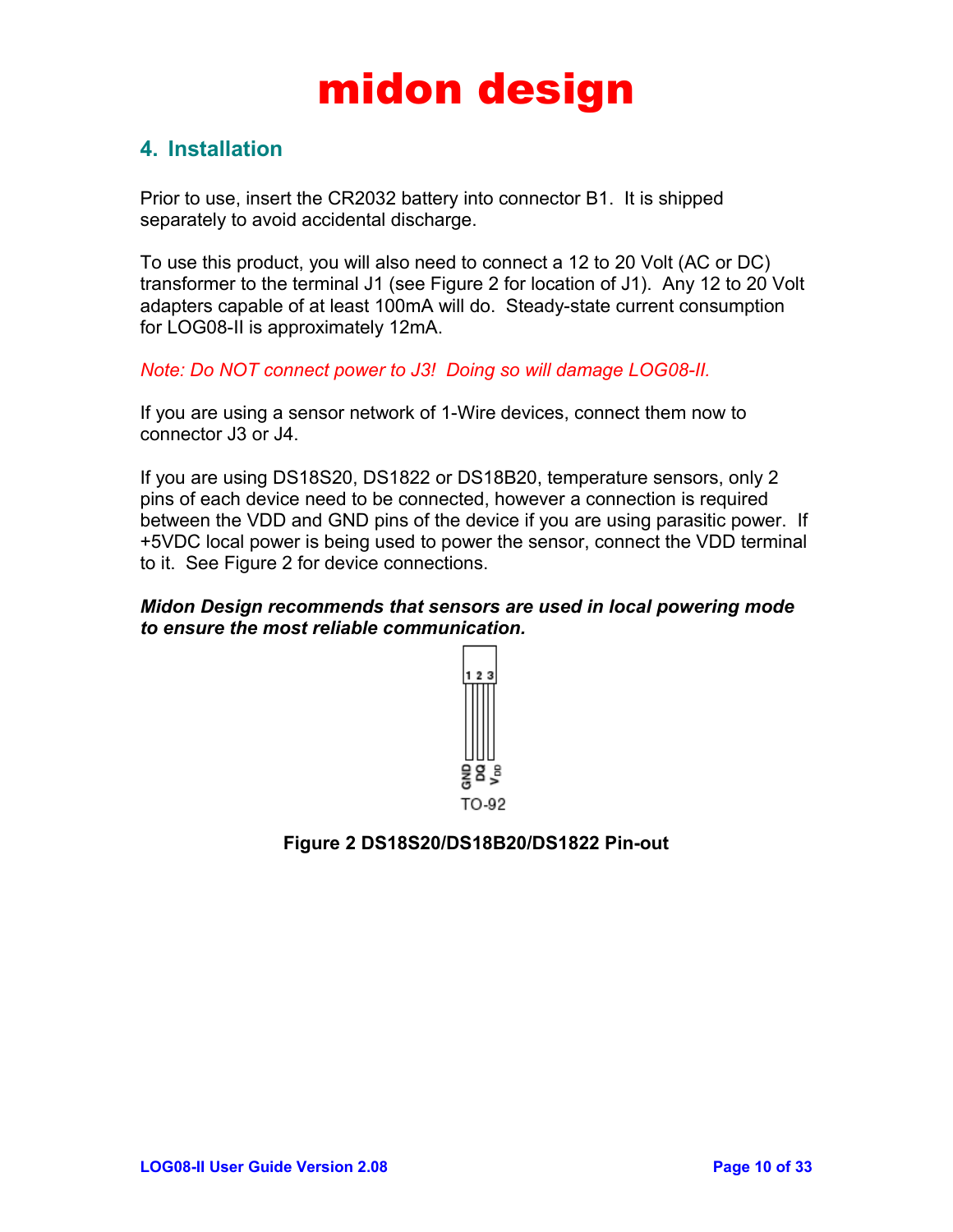

**Figure 3 LOG08-II Parts Placement**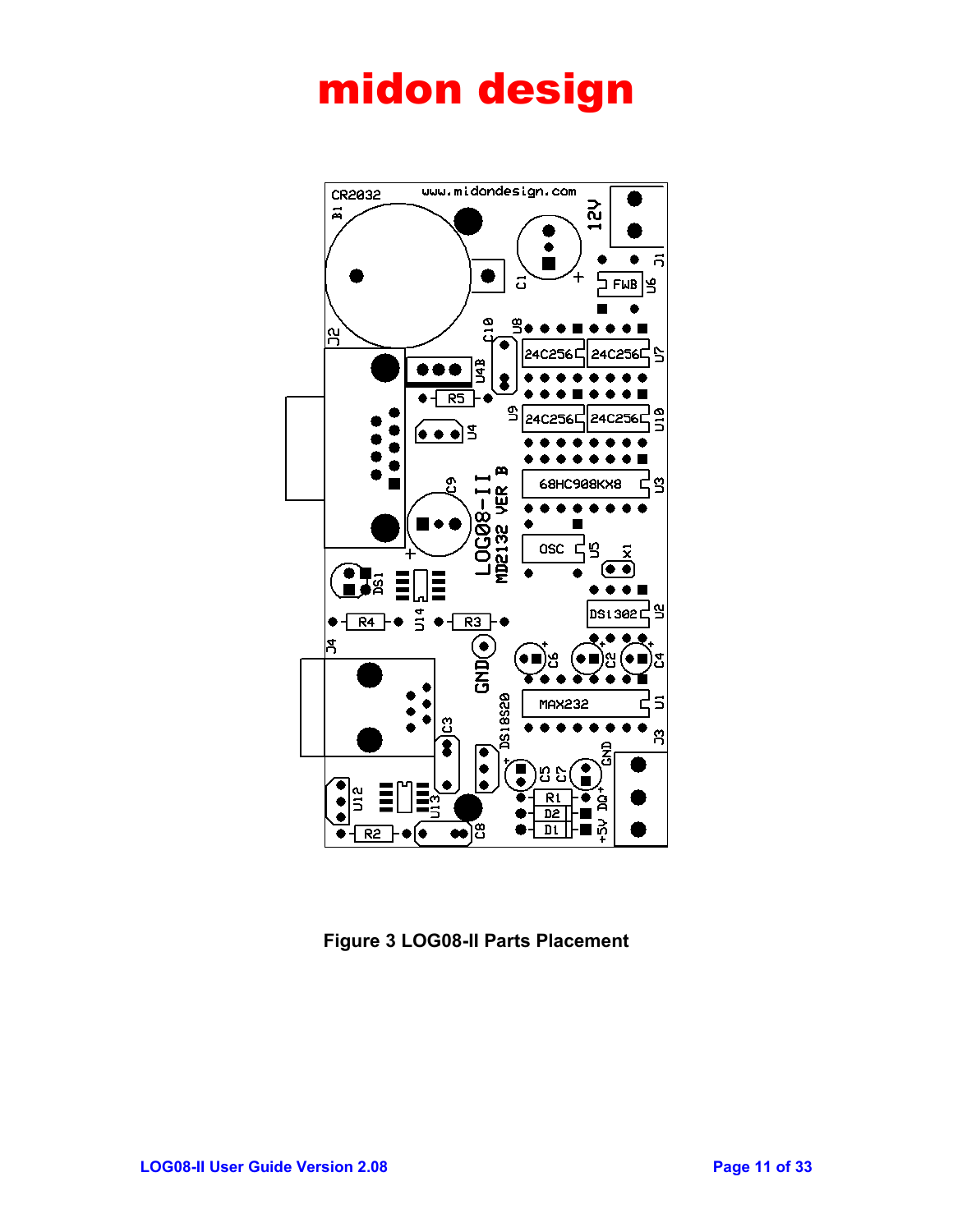## **5. Using the LOG08-II**

Connect up a straight-through serial cable between LOG08-II's J2 connector and your PC. Open up HyperTerminal (or equivalent terminal emulator program) on your PC. Configure it to 9600 BPS, No parity, 8 bits, 1 start bit and NO hardware handshaking (very important!). Power up the LOG08-II and configure the unit for the devices that you have connected.

The LED will initially flash red and then should change to a flashing green state. This is normal. The LED will change to flashing red whenever a 1-Wire sample is being taken.

We recommend that you use the **ERF** command for first time use, to erase the EEPROM. This will remove any previous information that may have been stored in the EEPROM.

*Note: an ERF command will take considerable time (about 40 minutes) to execute due to the size of the memory being addressed.*

Next use the INI command to search for any 1-Wire devices connected to the 1- Wire bus. If you get any error messages, it is most likely a result of a bad connection to the devices. Verify them. Typically, a "OW bus error" message indicates that a sensor has been installed in reverse, or that there is a short on the bus.

Due to limited RAM space within LOG08-II, trying to **INI** more than 8 1-Wire sensors at a time may not always be possible. Should that cause problems, remove some sensors and re-do the **INI** function. Once all sensors have been identified on the 1-Wire bus, re-connect them and LOG08-II will establish communication to them without problem.

*Note: an ERA or ERF command is not required every time that an INI command is issued. It should only be required for first time use.*

Now program the configuration by using the **SET** command. Just type **SET** and the program will prompt you for the required settings; Polling interval, F/C display, serial ID display, power restore setting, and finally the real time clock setting.

To verify that your setup is working properly, you should next use the **TMP** command to perform an immediate sensor reading. The output of the **TMP** command should look like the sample below (the exact output will depend on what type of sensors and how many you have installed).

 $\rightarrow$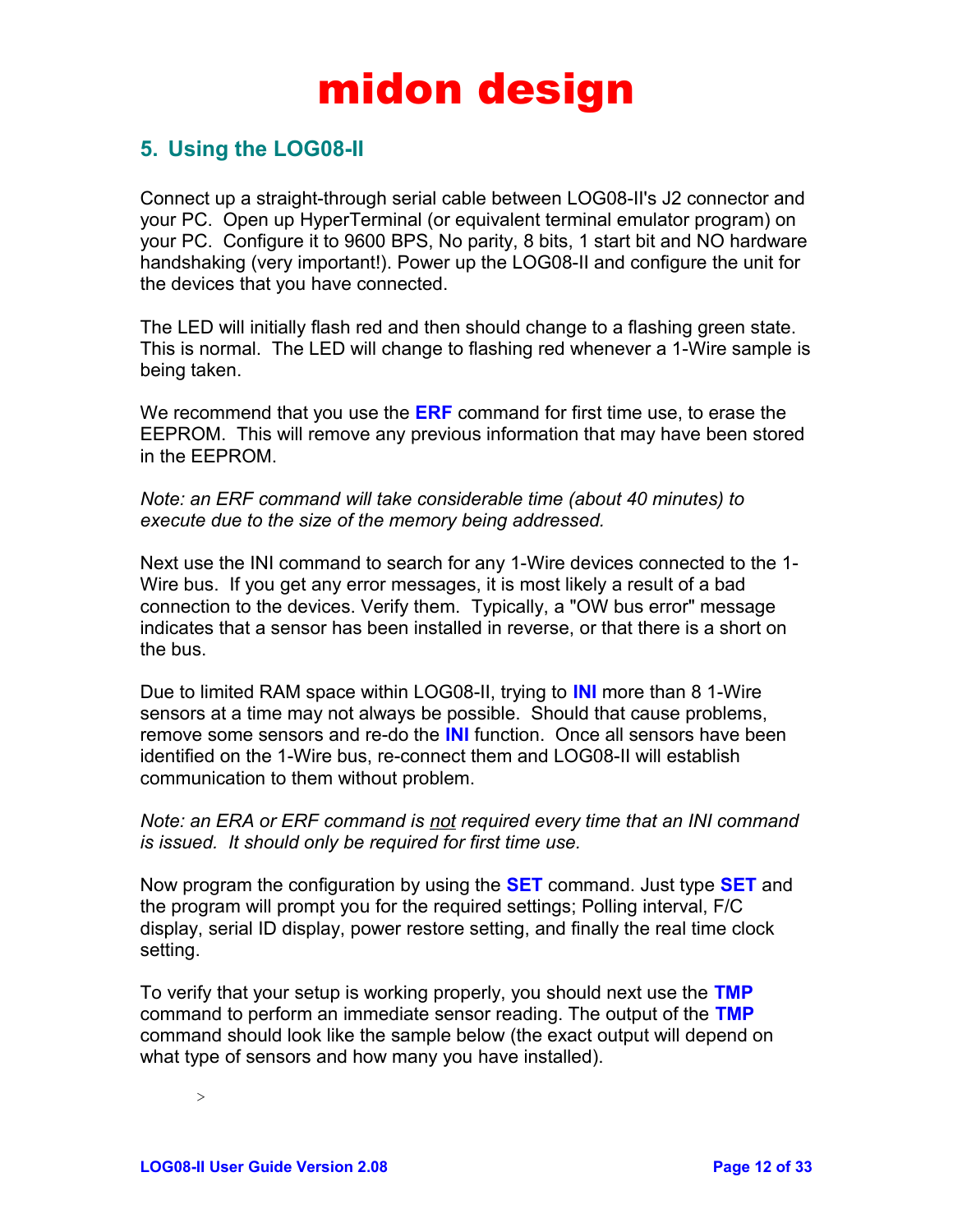```
12/18 20:24:12
Reading Sensors...
```

```
Battery Voltage = 2.95V
Input Voltage = 12.6V
Humidity #01[CB0000003770C926]=52%
Counter #01[BF00000004F3631D]=00256
Temp #01[060000003770D026]=75.22F
Temp #02[440000001EC34228]=76.00F
Temp #03[600008001E316D10]=77.67F
Temp #04[F5000000375E9426]=74.77F
Temp #05[CB0000003770C926]=74.77F
Temp #06[91000800135B9B10]=75.35F
Temp #07[21000000032E4E22]=75.45F
\geq
```
If there are no apparent errors, you are ready to use LOG08-II. Enjoy!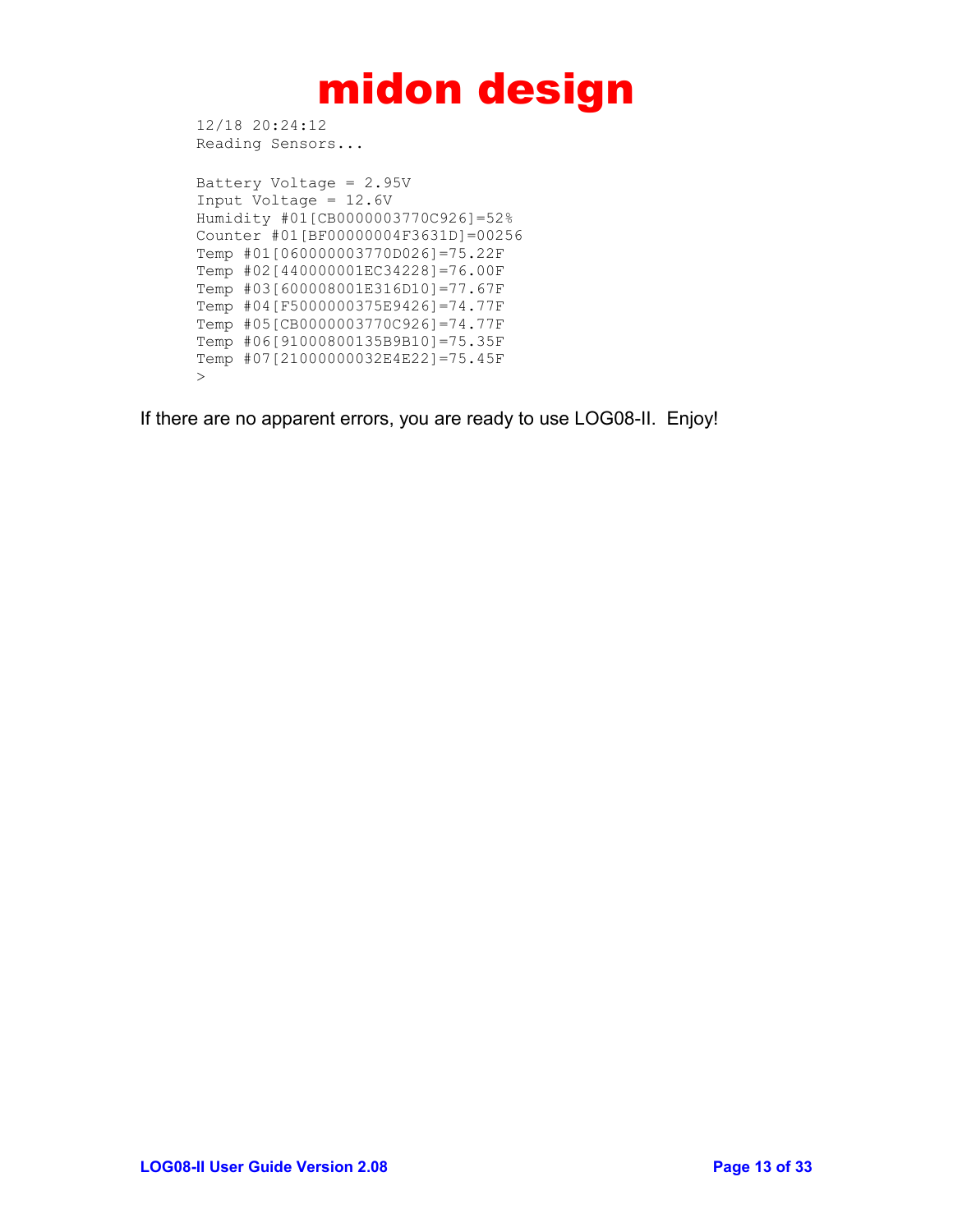## **6. LOG08-II Commands**

These commands are valid for all versions of LOG08-II software

### **Table 3 LOG08-II Command List**

| Command    | <b>Description</b>                                                                                                                                                  | <b>Syntax</b>                            |
|------------|---------------------------------------------------------------------------------------------------------------------------------------------------------------------|------------------------------------------|
| <b>DEL</b> | Delete a sensor that was previously installed via the INI<br>command                                                                                                | DEL <sensorid><br/>See Note 1</sensorid> |
| <b>DIS</b> | Display serial numbers of all configured 1-Wire devices                                                                                                             | <b>DIS</b>                               |
| <b>DLO</b> | Display the log records. Output will be time-stamped and<br>the entries separated by commas.                                                                        | <b>DLO</b>                               |
| <b>DLR</b> | Displays log records that are new since the last DLR or<br>DLO command. The output is identical to the DLO<br>command but records already displayed are suppressed. | <b>DLR</b>                               |
| <b>DUN</b> | An option to enable (on) or disable (off) the display of units<br>with the log file and poll output.                                                                | DUN <on off></on off>                    |
| <b>EEP</b> | Display and change specific EEPROM memory locations                                                                                                                 | EEP <start location=""><cr></cr></start> |
| <b>ERA</b> | Erases just the serial numbers of sensors in the EEPROM.<br>See also the ERF command.                                                                               | <b>ERA</b>                               |
| <b>ERF</b> | Erase the EEPROM (Note: due to the size of memory used,<br>this will take considerable time - use with discretion)                                                  | <b>ERF</b>                               |
| <b>HLP</b> | Display a list of available commands                                                                                                                                | <b>HLP</b>                               |
| INI        | Search for a list of available 1-Wire sensors.                                                                                                                      | INI                                      |
| <b>LOG</b> | Start or stop the logging process                                                                                                                                   | LOG <on off></on off>                    |
| <b>MEM</b> | Display and change specific memory locations                                                                                                                        | MEM <start location=""><cr></cr></start> |
| <b>RST</b> | Reset any DS2423 counter                                                                                                                                            | RST <sensorid></sensorid>                |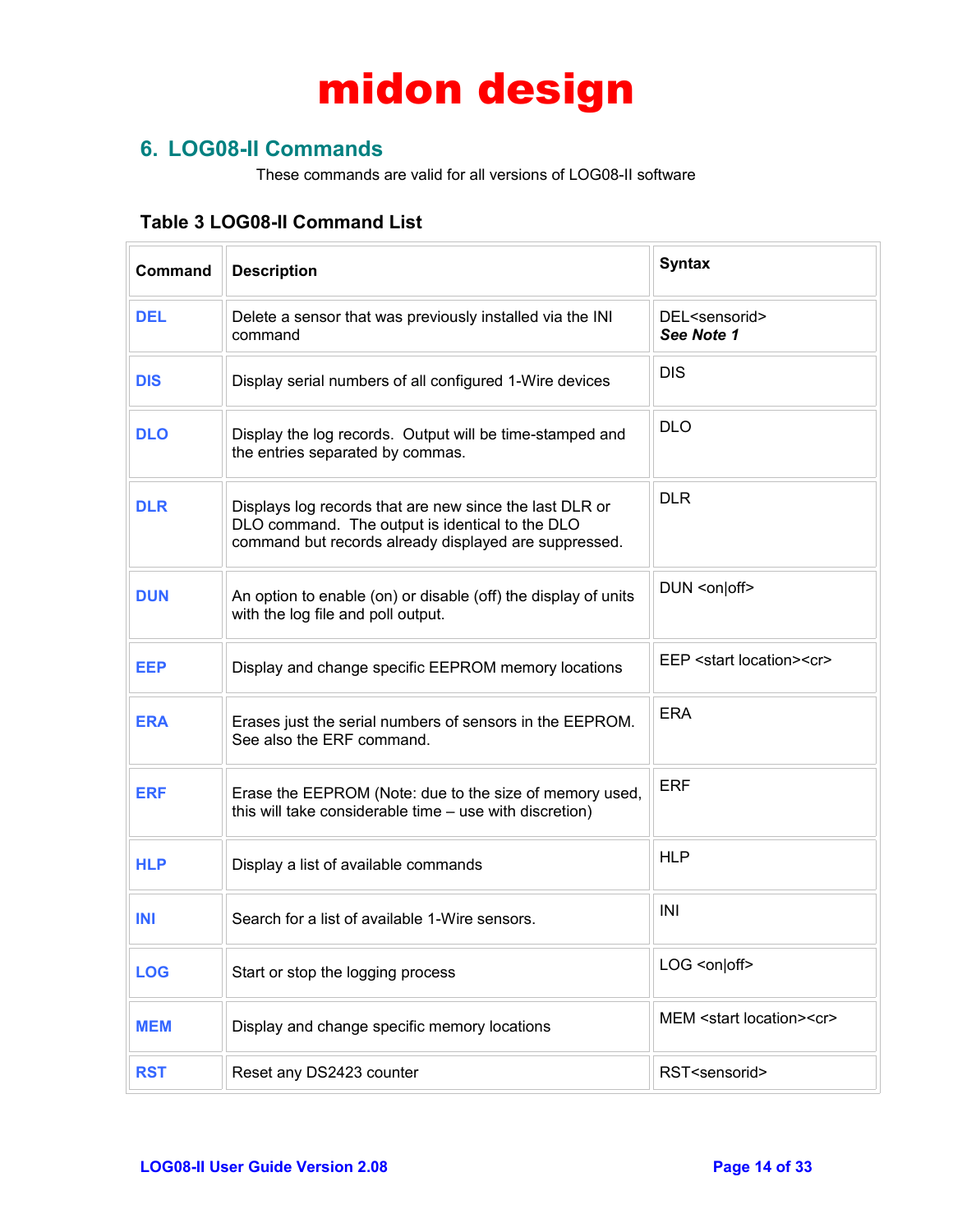| Command    | <b>Description</b>                                                                                                                                      | <b>Syntax</b>                                                                                                                                                                          |
|------------|---------------------------------------------------------------------------------------------------------------------------------------------------------|----------------------------------------------------------------------------------------------------------------------------------------------------------------------------------------|
| <b>SCK</b> | <b>Set Clock</b>                                                                                                                                        | <b>SCK</b><br>See Note 4                                                                                                                                                               |
| <b>SER</b> | Display the serial number of the LOG08-II                                                                                                               | <b>SER</b>                                                                                                                                                                             |
| <b>SET</b> | Configure all system parameters                                                                                                                         | <b>SET</b>                                                                                                                                                                             |
| <b>SID</b> | Show the Serial Number ID for the 1-Wire Devices                                                                                                        | SID <on off></on off>                                                                                                                                                                  |
| <b>SPT</b> | Set the polling interval                                                                                                                                | SPT xx<br>Where xx is a decimal number<br>from 00 to 99. 00 will disable<br>polling and logging. Enter<br>"R" instead of a number to<br>enable repetitive polling<br>(V2.06 and later) |
| <b>SPR</b> | Set power restore logging. If set to on, logging will resume<br>after a power failure, if set to off, logging will not resume<br>after a power failure. | SPR <on off></on off>                                                                                                                                                                  |
| <b>STD</b> | Set Temperature Display                                                                                                                                 | STD < F C                                                                                                                                                                              |
| <b>TIM</b> | Display Time from Real Time Clock                                                                                                                       | <b>TIM</b>                                                                                                                                                                             |
| <b>TMP</b> | Display sensor readings of all connected 1-Wire Devices in<br>either verbose (includes serial numbers) or non-verbose<br>manner                         | <b>TMP</b>                                                                                                                                                                             |
| <b>TYP</b> | Select the type of DS2438 or DS2423 device. See Table 3<br>for valid types.                                                                             | TYP <sensorid></sensorid>                                                                                                                                                              |
| <b>VER</b> | Displays the current version of the software loaded                                                                                                     | <b>VER</b>                                                                                                                                                                             |
| <b>VIE</b> | A debug command that permits viewing the entire<br>EEPROM log memory as Hexadecimal.                                                                    | <b>VIE</b>                                                                                                                                                                             |
| <b>ZZZ</b> | Performs a reset of LOG08-II                                                                                                                            | <b>ZZZ</b>                                                                                                                                                                             |

#### *Notes*

- *1. The <sensorid> parameter in some commands above refers to the sensor number as shown via the DIS command. See the DIS command explanation below.*
- *2. Most commands do not require a Carriage Return (enter) following the parameter or command input. One exception is the SCK command. Commands requiring a sensor number input will require a CR if the sensor number is only a single digit.*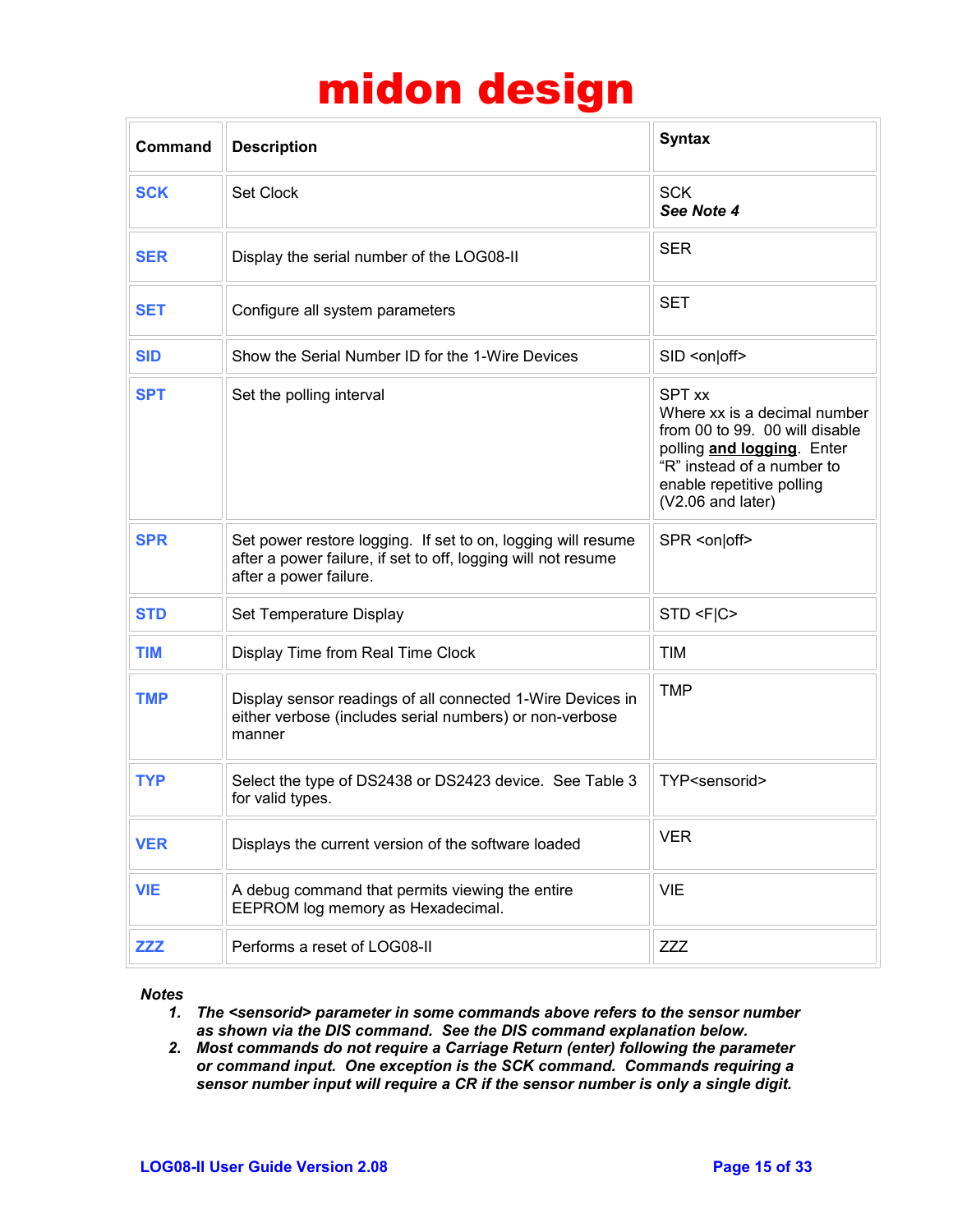- *3. Command parameters are shown in angled brackets "< >". Where only certain options are permitted, they are indicated with a vertical pipe character "|".*
- *4. The SCK command will prompt the user for the time and date input.*

### **6.1. Using the SET Command**

The **SET** command has multiple parameters. All parameters are also adjustable via discrete commands. All parameters established via the **SET** or discrete commands are retained in non-volatile memory.

#### **Update Interval**

This parameter determines the time between sensor readings, which is the same interval used to log samples. Set to 00 to stop polling and logging. Enter the time in decimal minutes or enter the letter R to enable Repetitive (continuous) polling. Use the **SPT** command to adjust only this parameter.

#### **F or C Display**

This parameter determines how temperature readings are displayed. Enter F for Fahrenheit or C for Celsius. Use the **STD** command to adjust only this parameter.

#### **Serial # Display**

Set this to On if you want LOG08-II to display the 1-wire ID of all sensors. Use the **SID** command to adjust only this parameter.

#### **Power Restore**

Set this to "on" if you want logging to continue following a power failure. Set to "off" if logging should stop following a power failure. Use the **SPR** command to adjust only this parameter.

#### **Set Clock**

Enter the current time here as Year, Day of week  $(01 =$  Sunday,  $07 =$  Saturday), Month, Date, followed by Hour, Minutes, and lastly, Seconds. Use the **SCK** command to adjust the clock at any time, except when logging is set to On.

### **6.2. The DIS Display Output**

### **Sample DIS Output**

>dis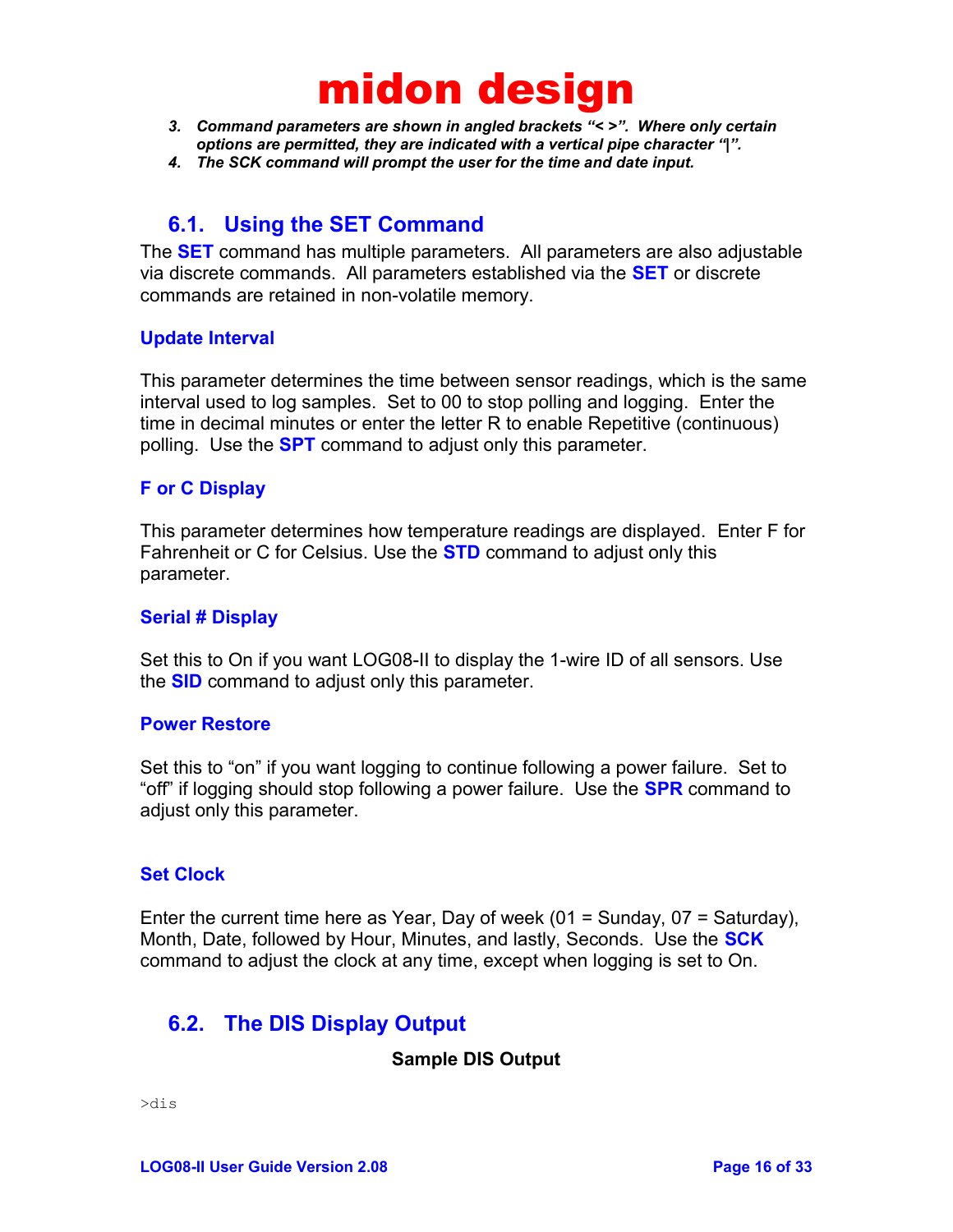Serial # 0023

```
01 3000000002202920 DS2450 OK 
03 440000001EC34228 DS18B2 OK 
04 600008001E316D10 DS1820 OK 
05 F5000000375E9426 DS2438 OK T
06 CB0000003770C926 DS2438 OK H
07 91000800135B9B10 DS1820 OK 
08 21000000032E4E22 DS1822 OK 
09 590000000007B014 DS2430 OK 
10 BF00000004F3631D DS2423 OK C
Update interval = 01 minutes [R]Temp display = FSerial # display = On
Power Restore = On
Logging = Off
Samples = 0002412/18 08:23:30 PM
\rightarrow
```
#### **6.2.1. DIS output explanations**

The serial number displayed (in the example above: 0023) is set at the factory.

Time is displayed as Month/Date Hours:Minutes:Seconds.

Sensor numbers do not necessarily match up with the output from the regular sensor output readings. *This is intentional.* The sensor numbers in the **DIS** output are the memory locator and are used by the **DEL**, **RST** and **TYP** commands. The sensor numbers in the **TMP** output and regular polled output are sequential numbers for each type of sensor.

An **OK** will be displayed following the sensor type to indicate that the Cyclic Redundancy Counter (CRC) checksum of the sensor's serial number is good. If the serial number has a bad CRC, an **NG** will be displayed. The checksum is validated during the output of the sensor display.

Letters following the DS2423 and DS2438 indicate the TYPe of sensor equipped. This is a manual input and will be set following first discovery of the sensor via the INI command. The letters designate the sensor type per the following table. Use the **TYP** command to change a device type for DS2438's. DS2423 sensors always default to type "C". Note that the sensor type input for DS2438's becomes irrelevant during a logging or polling cycle. All DS2438's will default to type "V" during a logging session.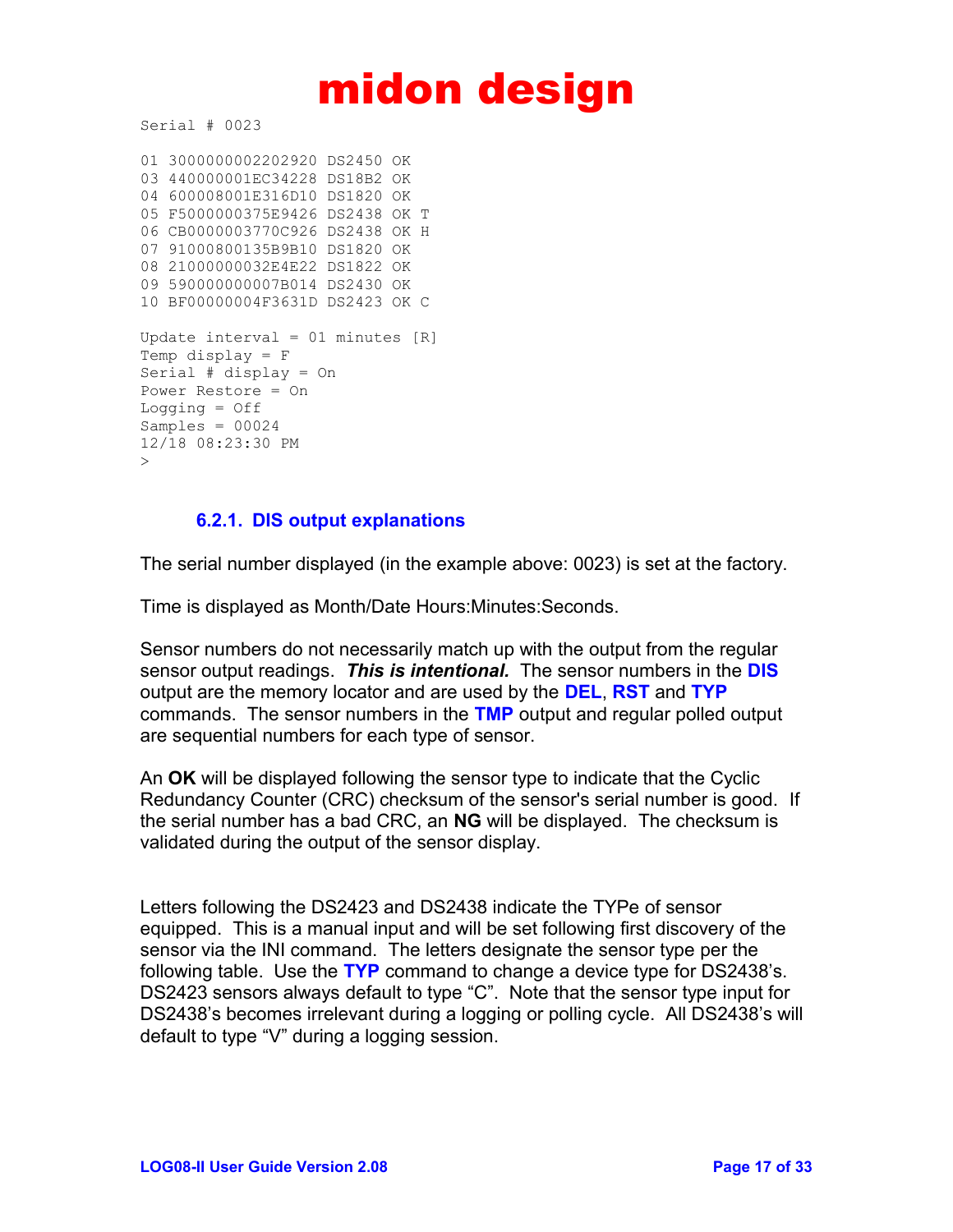#### **Table 4 Sensor Type Descriptions**

| <b>Designation</b> | <b>Description</b>             | <b>OW Device</b> |
|--------------------|--------------------------------|------------------|
| C                  | <b>General Purpose Counter</b> | DS2423           |
| н                  | <b>Humidity Sensor</b>         | <b>DS2438</b>    |
|                    | Temperature only from DS2438   | DS2438           |
|                    | <b>Voltage Sensor</b>          | DS2438           |

Following a display of the sensors installed, the output of the **DIS** display then shows the LOG08-II settings that you entered via the **SET** command.

The Logging mode is then shown. Use the **LOG** command to enable or disable the logging mode.

The quantity of stored samples is then displayed.

*Note: this capability is not present in software versions after 2.06.*

Following that display the **DIS** output proceeds to show how many temperature sensors are installed, by type. The DS18B2 type indicates a DS18B20 sensor. The DS1820 type is valid for DS1820, DS18S20 and DS1920 sensors.

### **6.3. Using the LOG command**

The **LOG ON** command will start recording of the samples from all connected temperature sensors, counts from DS2423's, and also voltage readings from DS2438's that may be connected. The clock cannot be changed following the issuance of the **LOG ON** command. The following commands are inhibited once logging is in process: **DEL**, **EEP**, **ERA, ERF**, **INI**, **MEM**, **RST**, **SCK**, **SET**, **SID**, **SPT**, **STD**, **TYP.**

If LOG08-II is reset, via power failure or other means, the logging will be disabled if the Power Restore option is set to off. If the Power Restore option is set to on, then logging will resume after a power failure or other reset. The **SPR** command will change the Power Restore option.

Use the **LOG OFF** command when finished logging.

When the samples taken exceed available memory, the logging is automatically disabled and a "! Memory is full" message will be displayed.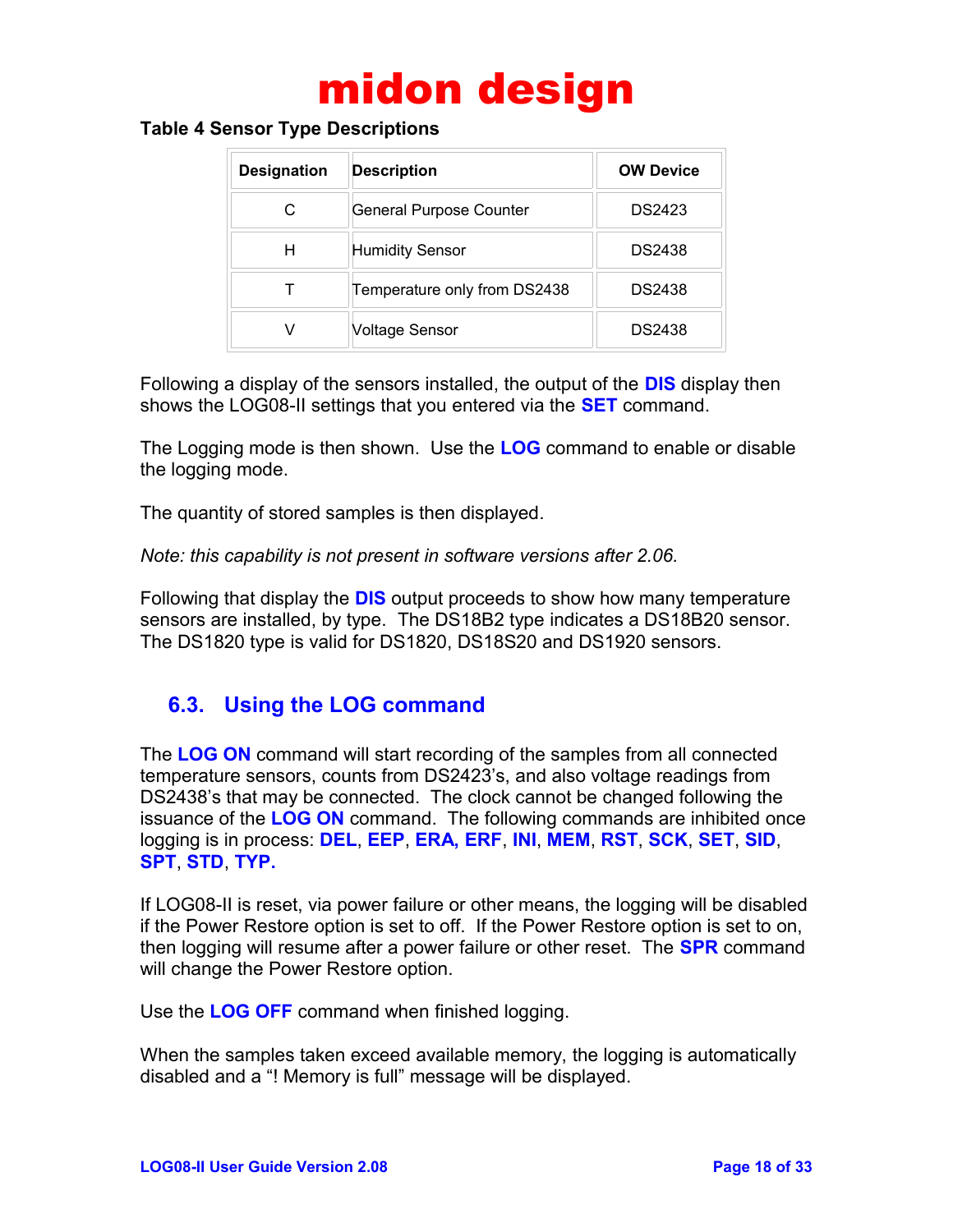The **DLO** command may be used at any time during the logging process to observe the entire contents of the log file.

The **DLR** command may be used at any time to display logs received since the last **DLR** or **DLO** command.

Logging will be done on the following 1-Wire sensors:

| Table 5 Sensors Supported by the LOG command |  |  |  |
|----------------------------------------------|--|--|--|
|----------------------------------------------|--|--|--|

| <b>Sensor</b>  | What is Logged                     |
|----------------|------------------------------------|
| <b>DS1820</b>  | Temperature                        |
| <b>DS18S20</b> | Temperature                        |
| <b>DS18B20</b> | Temperature                        |
| DS1822         | Temperature                        |
| DS2438         | Voltage from VAD and VDD and       |
|                | <b>VSense</b>                      |
| DS2423         | Counter $B - first 2$ bytes only   |
| DS2450         | Voltages from A, B, C and D inputs |

## **6.4. DLO Output**

The **DLO** command is used to display the contents of the log records. A sample appears below.

### **6.4.1. DLO Display with DUN ON**

```
>DLO
LOG08-II v2.06 2007-08-04
MidonDesign.com
Serial # 0023
05 F5000000375E9426 DS2438 OK
01 3000000002202920 DS2450 OK 
03 440000001EC34228 DS18B2 OK
04 600008001E316D10 DS1820 OK
07 91000800135B9B10 DS1820 OK
08 21000000032E4E22 DS1822 OK
12/18,08:46:12 PM,2.96V,13.6V,05,2.09V,05,4.99V,05,0.31V,_
       01,2.38V,01,1.22V,01,4.75V,01,3.65V,
       03,78.13F,04,82.30F,07,57.96F,08,78.11F
12/18,09:46:12 PM,2.96V,13.6V,05,2.09V,05,4.99V,05,0.31V,_
       01,2.38V,01,1.22V,01,4.75V,01,3.65V,
       03,78.13F,04,82.30F,07,57.96F,08,78.11F
12/18,10:46:12 PM,2.96V,13.6V,05,2.09V,05,4.99V,05,0.31V,_
       01, 2.38V, 01, 1.22V, 01, 4.75V, 01, 3.65V,
       03,-127.99F,04,82.30F,07,57.96F,08,78.11F
End of Log
>
```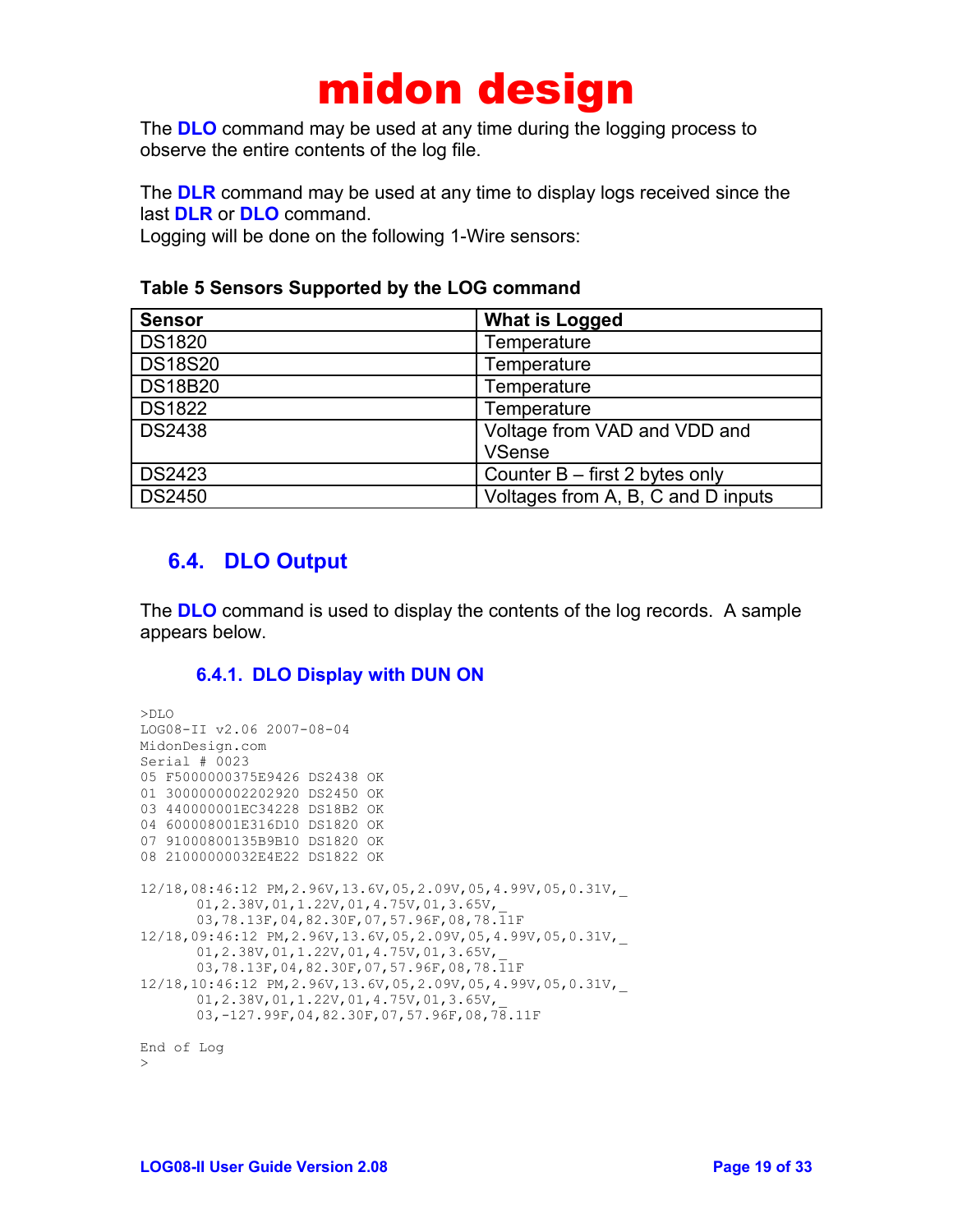### **6.4.2. DLO Display with DUN OFF**

```
>DLO
LOG08-II v2.06 2007-08-04
MidonDesign.com
Serial # 0023
05 F5000000375E9426 DS2438 OK
01 3000000002202920 DS2450 OK 
03 440000001EC34228 DS18B2 OK
04 600008001E316D10 DS1820 OK
07 91000800135B9B10 DS1820 OK
08 21000000032E4E22 DS1822 OK
12/18,08:46:12 PM,2.96,13.6,05,2.09,05,4.99,05,0.31,_
      01,2.38,01,1.22,01,4.75,01,3.65,_
      03,78.13,04,82.30,07,57.96,08,78.11
12/18,09:46:12 PM,2.96,13.6,05,2.09,05,4.99,05,0.31,_
      01,2.38,01,1.22,01,4.75,01,3.65,_
      03,78.13,04,82.30,07,57.96,08,78.11
12/18,10:46:12 PM,2.96,13.6,05,2.09,05,4.99,05,0.31,_
      01,2.38,01,1.22,01,4.75,01,3.65,_
       03,-127.99,04,82.30,07,57.96,08,78.11
End of Log
>
```
The output is straightforward. The display starts with the serial number of the LOG08-II device and then a list of all sensors being recorded. The sensor order may be different than the DIS display since the **DLO** display will display in the order that logging is done (DS2438's first, DS2423's next, DS2450's next, all temperature sensors last).

Each line starts with the date and time of the sample recorded. This is followed by a comma, then the on-board battery voltage, and then the power input voltage.

Note: The Power Input voltage is calculated to approximate the actual input voltage. The presumed diode drop of the Full Wave Bridge U6 is added to the actual reading to provide the displayed voltage. This may lead to inaccuracies of the voltage reading and as a result the input voltage may vary by as much as  $\pm 1$ volt from the actual input voltage.

The voltage readings are followed by a comma, then the sensor number (from the DIS display) and then the actual sampled data for each sensor, separated by commas. The log record concludes with an End of Log indicator.

Occasionally, errors will occur on the 1-Wire bus and temperature readings from one or more sensors will be invalid. These invalid readings will be displayed as -127.99F, or –127.99C, which is a reading that can never normally occur with any 1-Wire temperature sensor.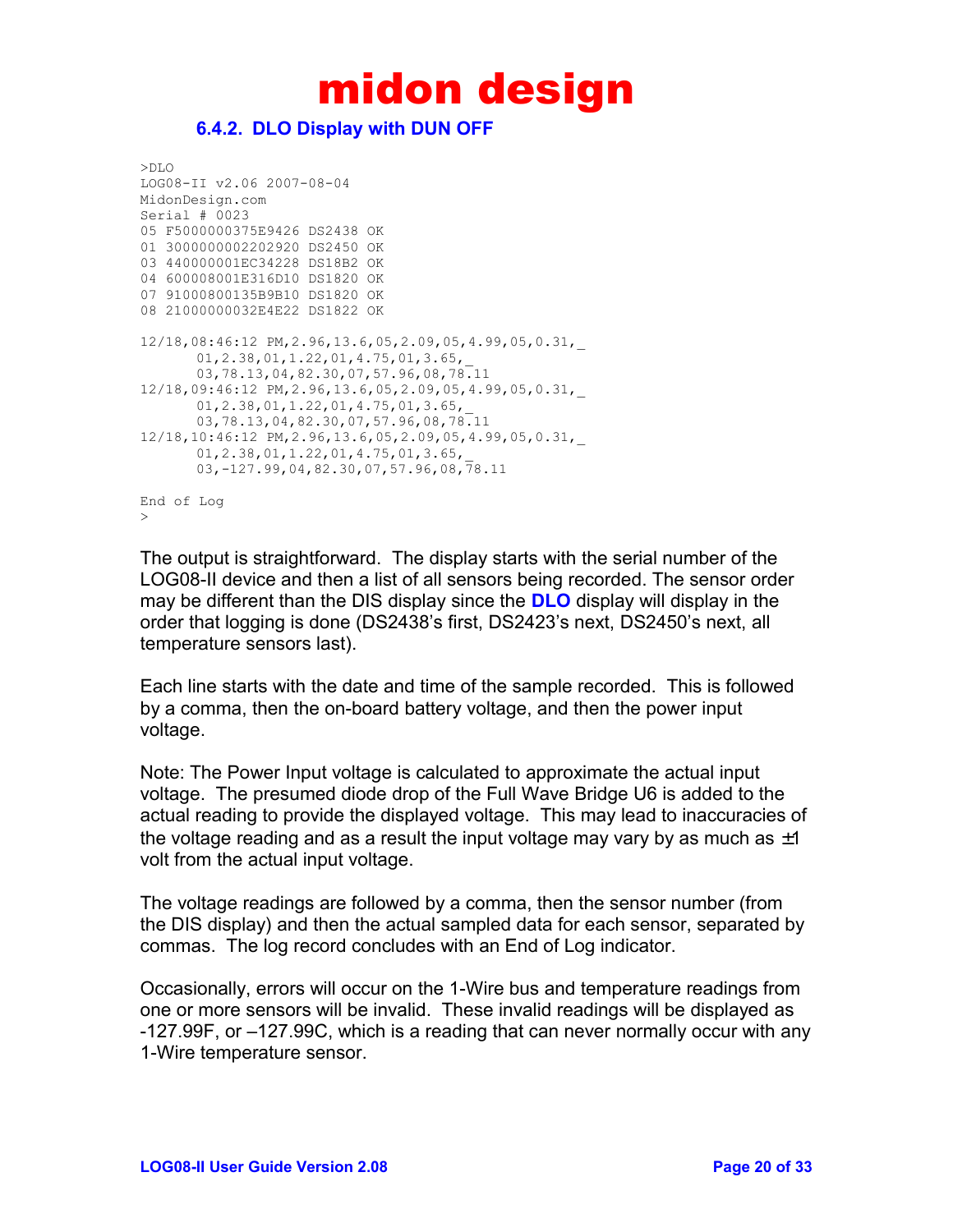In the example shown, the Logging interval was set to 60 minutes. This can be set to any amount of time from 1 to 99 minutes.

Some things to note:

- 1. If you have a DS2438 connected to your 1-Wire network and it is not set to **TYP**e V (voltage), this will be changed when you issue a **LOG ON** command to a V type. You can change this back after you have finished logging to another type if so desired, however, any other type set is really irrelevant.
- 2. If you have a DS2423 connected to your 1-Wire network and it is not set to **TYP**e C (counter), this will be changed when you issue a **LOG ON** command to a C type.
- 3. Temperature readings are not taken from DS2438 sensors at any time and will not appear in the logs as well.

### **6.5. DLR Output**

The **DLR** command output is identical to that of the **DLO** command with the sole difference being the amount of data shown. If the **DLR** is used for the first time following a **LOG ON** command, the display will be identical to the **DLO** output. Subsequent uses of the **DLR** command will display only information that is new since the last **DLR** or **DLO** command. If there is no new logged information, the End of Log message only will be displayed.

### **6.6. Using the EEP, MEM and VIE Commands**

These two commands provide direct access to the memory of LOG08-II and, as such, should be used with extreme caution. After entering the command, LOG08-II will display the contents of memory. Use the "**;**" key to advance to the next memory location, and use the "**/**" key to go to the previous memory location. Both commands will wrap around at the appropriate memory boundaries.

To change a memory location using the **MEM** command, enter a hexadecimal value after the memory contents are displayed. Valid inputs are from "00" to "FF". If the memory location is read-only, an "? Entry Error" error message will be displayed when you try to change the contents.

To change a memory location using the **EEP** command, enter a hexadecimal value after the memory contents are displayed. Valid inputs are from "00" to  $"FF"$ .

In both commands, a carriage return (enter) following display of the memory contents will terminate the command.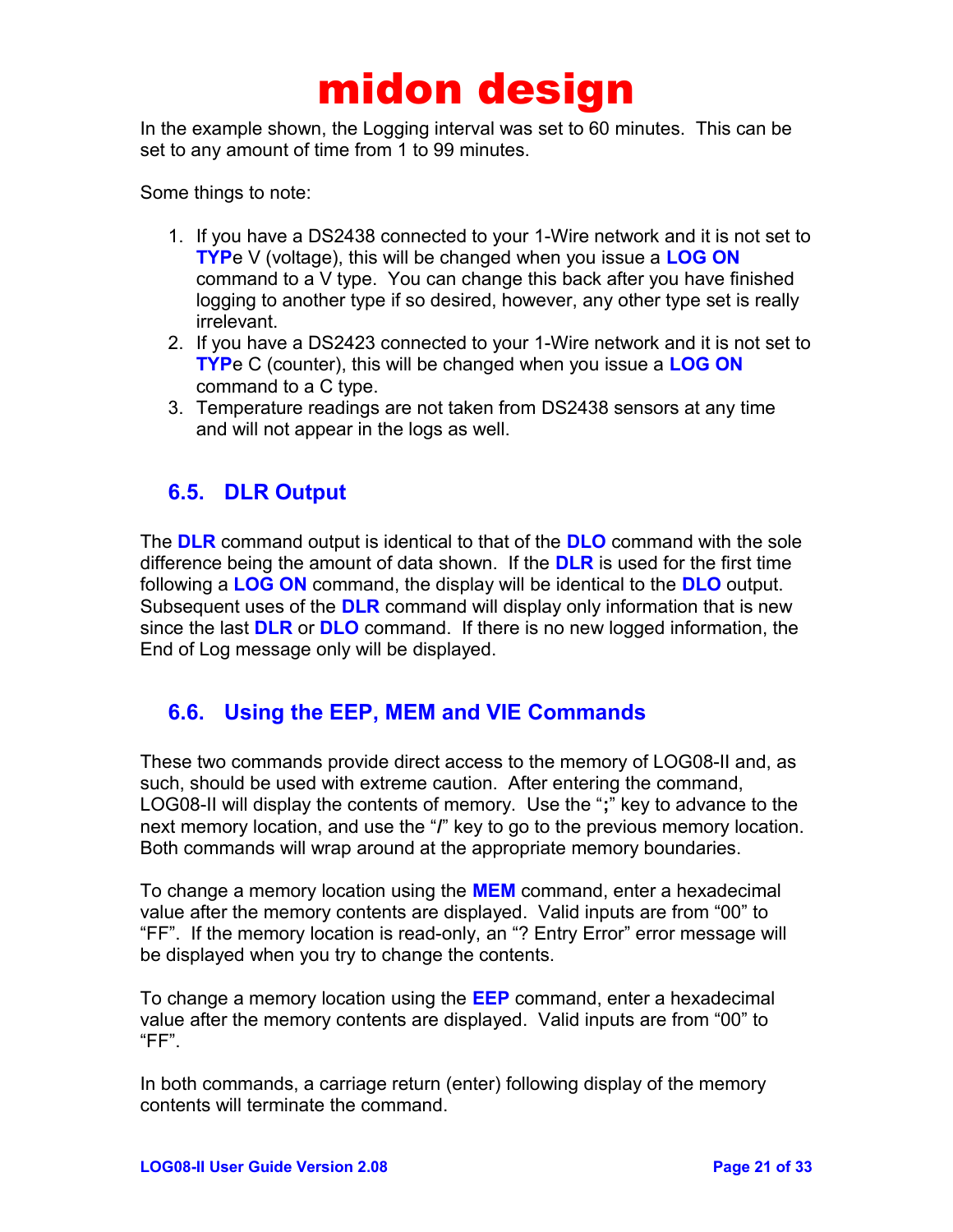For a quick view of the entire EEPROM log memory, use the **VIE** command. It will output the contents in hexadecimal rows of 8 bytes each. To cancel the display at any time, use the Control-X key. To pause the output, use the Control-S key. To resume the display, use the Control-Q key.

The commands noted in this section are not recommended for use without specific input from the manufacturer.

## **6.7. TMP Output Display**

The **TMP** output and polled output displays are identical. The **TMP** command simply triggers a poll that would normally occur at the next polling interval. An example is shown below.

```
6.7.1. TMP Output Display with DUN ON
\rightarrow12/18 08:24:12 PM
Reading Sensors...
Battery Voltage = 2.95V
Input Voltage = 12.6V
Humidity #01[CB0000003770C926]=52%
Voltage #01 [F5000000375E9426] = 1.24V 4.96V 0.31mV
Counter #01[BF00000004F3631D]=00256
Temp #01[440000001EC34228]=76.00F
Temp #02[600008001E316D10]=77.67F
Temp #03[91000800135B9B10]=75.35F
Temp #04[21000000032E4E22]=75.45F
\rightarrow6.7.2. TMP Output Display with DUN OFF
>
12/18 08:24:12 PM
Reading Sensors...
Battery Voltage = 2.95
Input Voltage = 12.6
Humidity #01[CB0000003770C926]=52
Voltage #01 [F5000000375E9426] = 1.24 4.96 0.31
Counter #01[BF00000004F3631D]=00256
Temp #01[440000001EC34228]=76.00
Temp #02[600008001E316D10]=77.67
Temp #03[91000800135B9B10]=75.35
Temp #04[21000000032E4E22]=75.45
>
```
The output starts with a time reading. Next the battery and input voltages are displayed. These displays are followed by any humidity, voltage, counter, or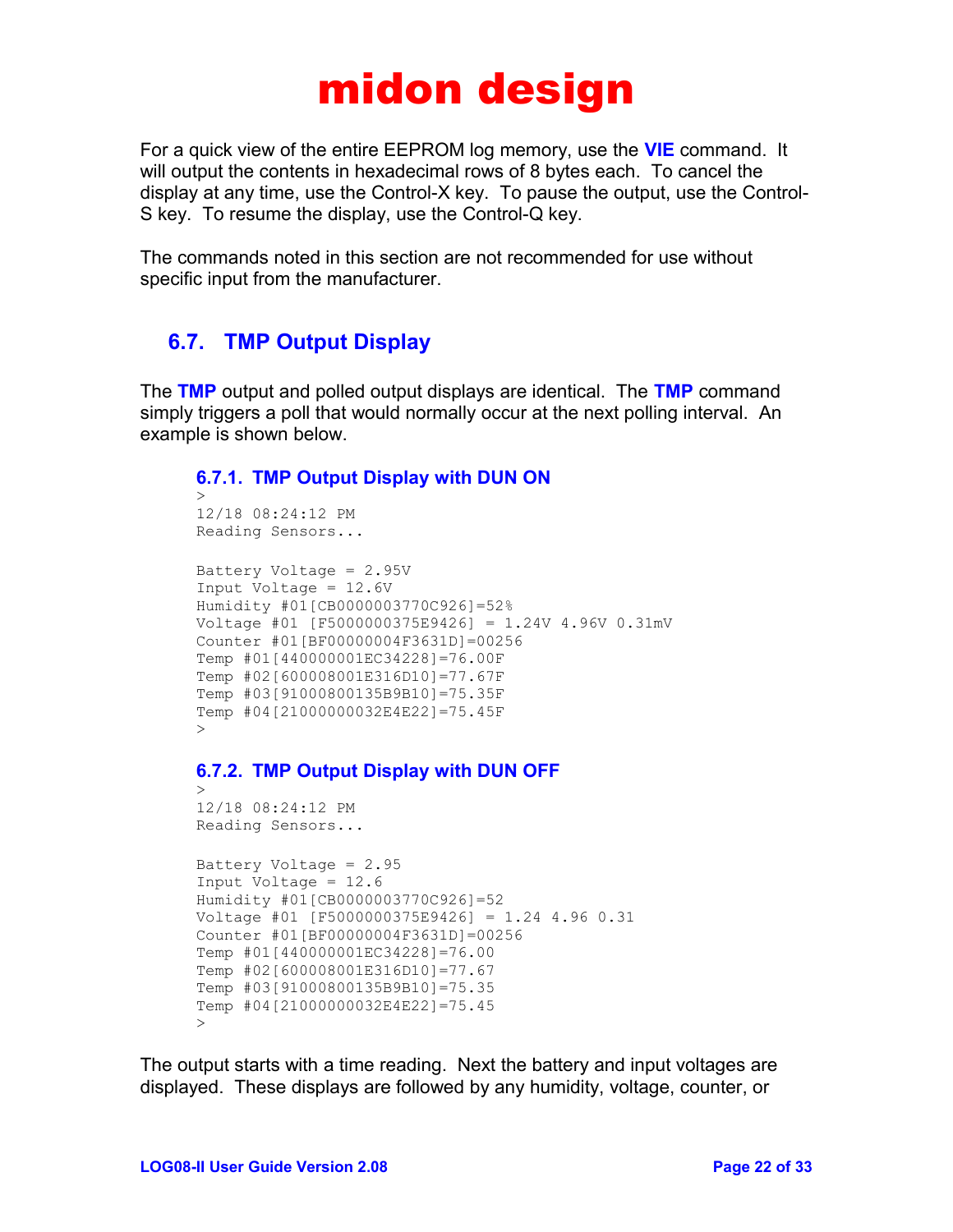temperature readings depending on what 1-Wire sensors are connected to LOG08-II.

The first voltage reading displayed for a DS2438 voltage sensor is always the external voltage from the DS2438 input. This is followed by the VDD voltage and then the Vsense input voltage. Changing a humidity type to a voltage type may be useful for trouble-shooting problems with a sensor.

LOG08-II will communicate with each sensor during a TMP poll and will display the results as shown above. In the case of communication errors with any sensor, LOG08-II will re-try the communication up to 10 times. In the event that the communication still fails, then LOG08-II will display "???" instead of a valid sensor reading.

The **TMP** command is disabled when logging is set to On.

## **6.8. Setting the Clock**

The SCK command is probably a bit too cryptic, so here is the meaning of the abbreviations used:

| > <sub>sck</sub>  |                                                      |
|-------------------|------------------------------------------------------|
| $YR=07$           | (the Year)                                           |
| $DY=04$           | (Day of the week $-$ Sunday = 01, Monday = 02, etc.) |
| $MO=11$           | (Month)                                              |
| $DT=21$           | (Date – the day of the month)                        |
| $HR=06$           | (Hour in 12 hour format)                             |
| $MI=36$           | (Minutes)                                            |
| $SE = 43$         | (Seconds)                                            |
| $AM/PM = a$       | (AM or PM – enter a or p only)                       |
| >tim              |                                                      |
| 11/21 06:36:45 AM |                                                      |
| $\geq$            |                                                      |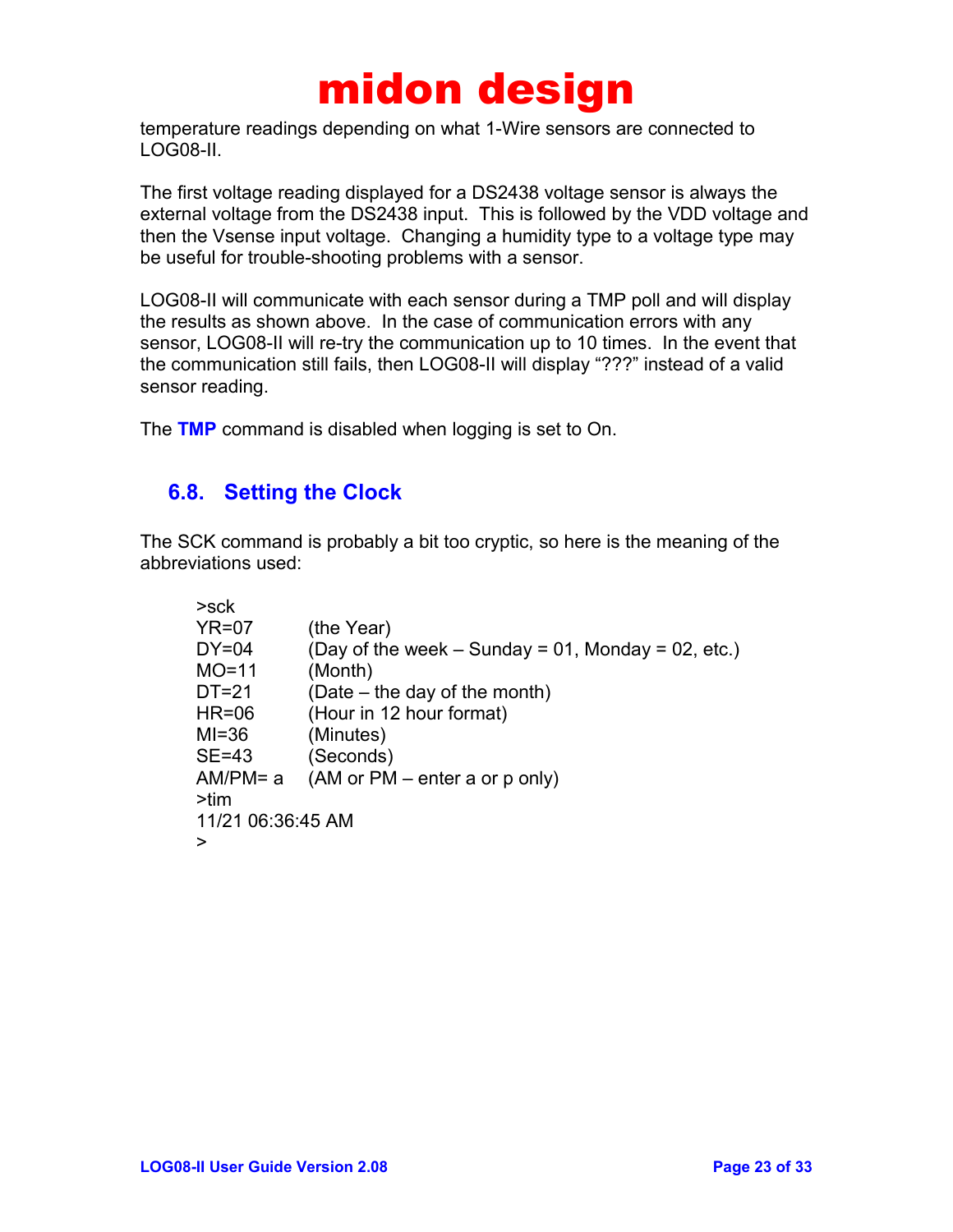## **7. Software Change History**

| <b>Version</b> | <b>Date</b>           | <b>Major Changes from Previous Loads</b>                                            |
|----------------|-----------------------|-------------------------------------------------------------------------------------|
| 2.02           | August 1, 2005        | Final production version of software                                                |
| 2.03           | September 19,<br>2005 | Added the DUN option                                                                |
| 2.04           | January 10, 2006      | Added ability to log DS2450 sensors                                                 |
| 2.05           | April 26, 2006        | Added VDD logging for DS2438's and fixed<br>missing DS2423 sensor log issue.        |
| 2.06           | August 4, 2007        | Added Vsense logging for DS2438 sensors.<br>Added continuous logging capability.    |
| 2.07           | August 6, 2009        | Added display for Humidity sensors during<br>poll (this will not be logged however) |
| 2.08           | February 12,<br>2010  | Added more error checking for temperature<br>sensors.                               |

### **Table 6 LOG08-II Software History**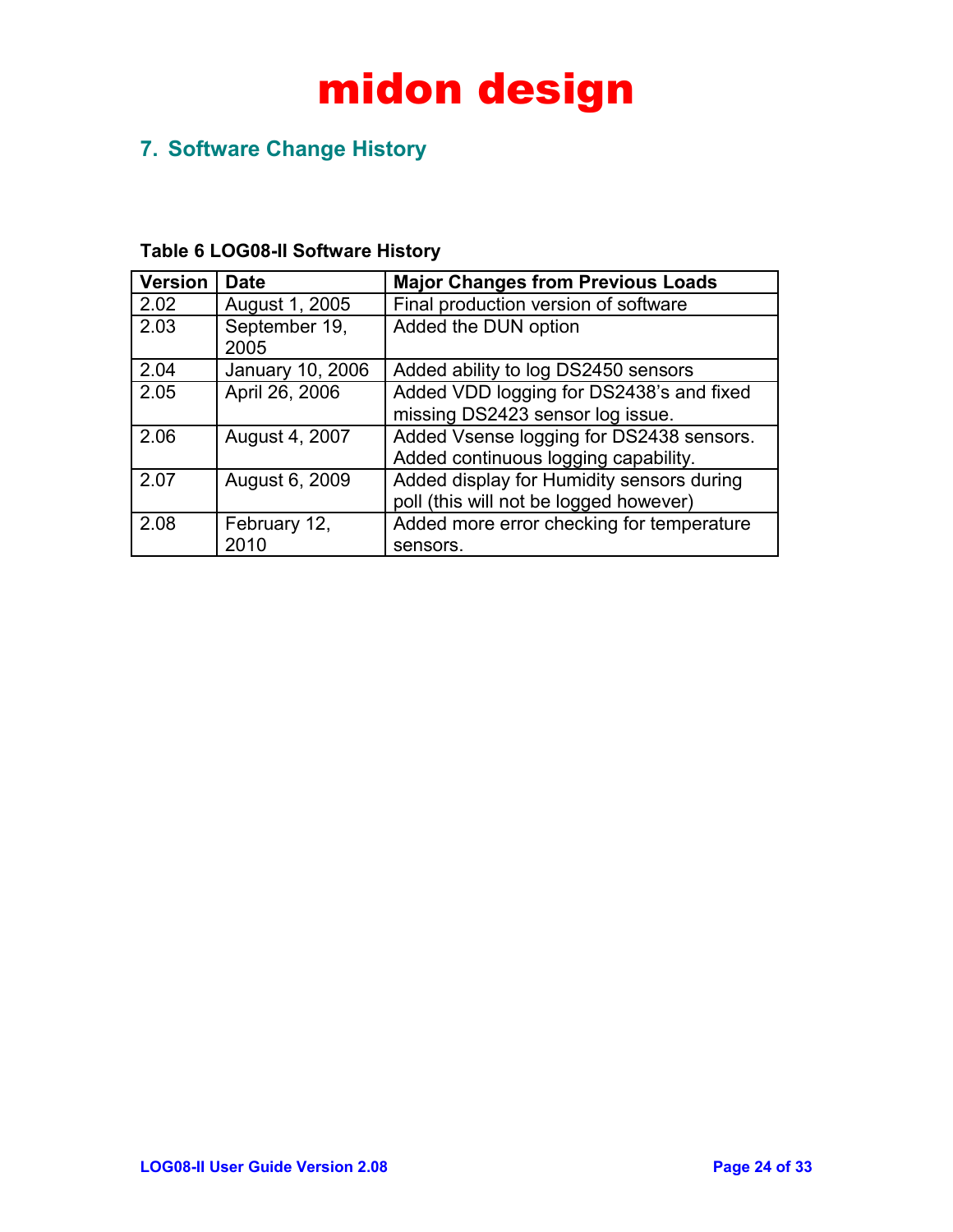## **8. Trouble-Shooting Problems with LOG08-II**

The most common problems associated with using LOG08-II are listed in the following table. If these instructions do not result in better results with your LOG08-II, please feel free to contact Midon Design at [support@midondesign.com.](mailto:support@midondesign.com) We would be more than happy to assist you.

| <b>Problem</b>                                                                                                   | <b>Possible Causes</b>                                                                                                                                                                                                                                                            |
|------------------------------------------------------------------------------------------------------------------|-----------------------------------------------------------------------------------------------------------------------------------------------------------------------------------------------------------------------------------------------------------------------------------|
| I cannot display LOG08-II output on my<br>PC                                                                     | Ensure that you are connected with the<br>proper settings (9600 bps, no parity) and<br>that you are using a straight-through, not<br>a null-modem, serial cable.                                                                                                                  |
| I cannot see what I type on Hyperterm                                                                            | This is normal for some Hyperterm<br>versions that come pre-packaged with<br>Windows. Upgrade to a commercial<br>version of Hyperterm or use different<br>terminal emulator software.                                                                                             |
| I added a new sensor and now all I get<br>is "OW Bus Error" messages                                             | Your sensor is probable reversed on the<br>1-Wire bus, OR, there is a short on the<br>bus. Check your wiring.                                                                                                                                                                     |
| I was able to add a new sensor but all I<br>get is "???" readings from it.                                       | Check your 1-Wire bus wiring. You may<br>also need to add a 100 $\Omega$ resistor in<br>series with a new leg of bus that you<br>added.                                                                                                                                           |
| I removed a sensor from my wiring and<br>now all I get is "???" readings from it.                                | Delete the sensor (use the DEL<br>command).                                                                                                                                                                                                                                       |
| I added a DS2405 (or 2406 or 2407)<br>sensor and I cannot see the state<br>change when I change the input to it. | LOG08-II, unlike TEMP08, does not<br>display state changes for these sensors.                                                                                                                                                                                                     |
| I tried to add a bunch of sensors via the<br>INI command and only some of them<br>showed up.                     | The algorithm used in the INI routine is<br>limited in the number of new sensors<br>that can be added due to small amount<br>of RAM available to the LOG08-II. We<br>recommend that you INI less than 8<br>sensors at a time. In rare cases, this<br>number may need to be lower. |
| The LED is not flashing                                                                                          | Power to the LOG08-II may not be<br>applied. Check your power supply.                                                                                                                                                                                                             |
| The $DIS$ display shows a blank for " $Temp$<br>$display$ =                                                      | The <b>DUN</b> option is set to Off. Set it to<br>On.                                                                                                                                                                                                                             |
| Humidity sensor output is not displayed                                                                          | Change the sensor type to "V". DS2438                                                                                                                                                                                                                                             |

### **Table 7 Common LOG08-II Problems and Resolutions**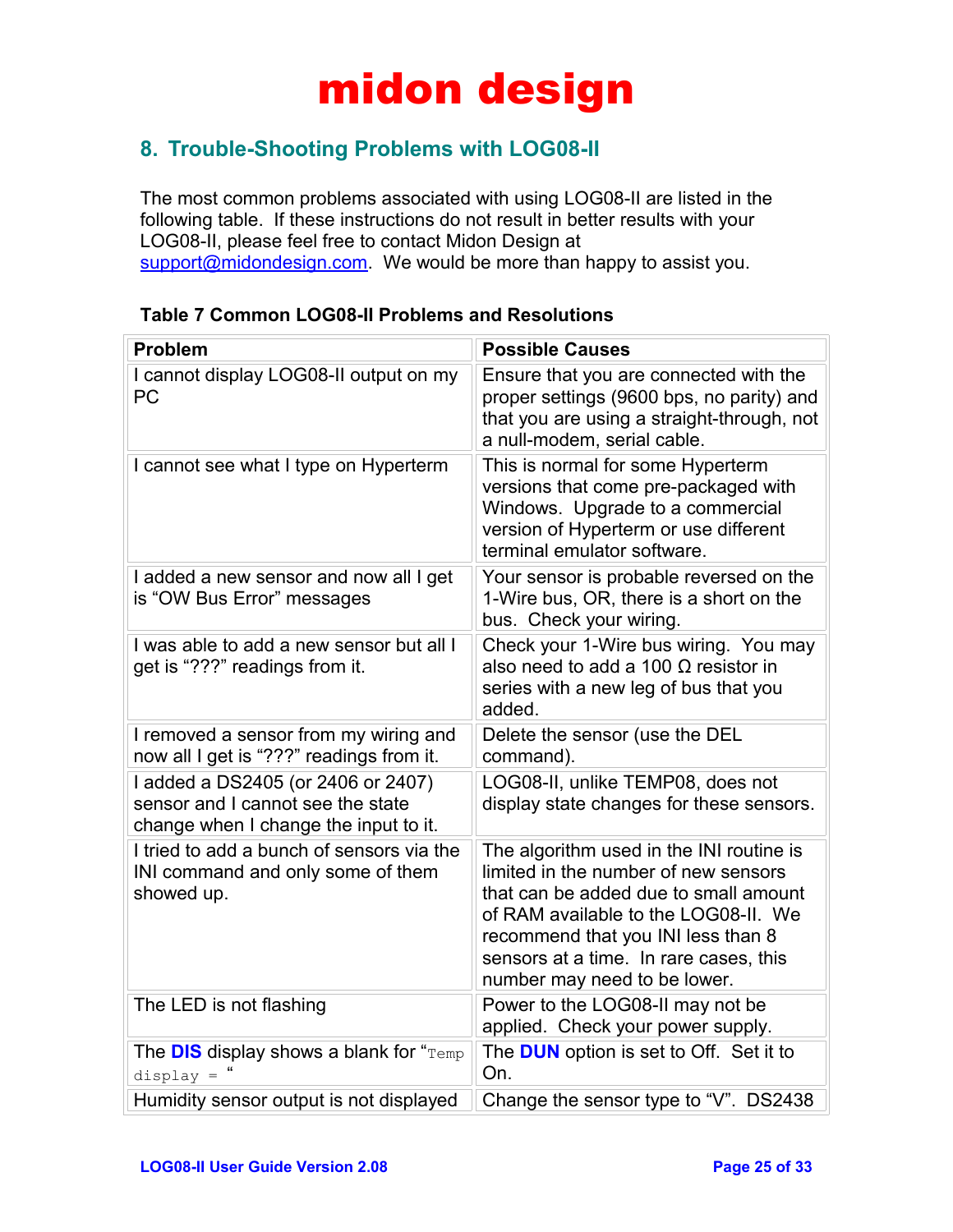| <b>Problem</b>                   | <b>Possible Causes</b>                                                                                                         |
|----------------------------------|--------------------------------------------------------------------------------------------------------------------------------|
|                                  | sensors will only display output if set to<br>type "V". Note: humidity display is<br>available with versions 2.07 and greater. |
| DS2438 temperature is not shown. | This is not supported on LOG08-II.                                                                                             |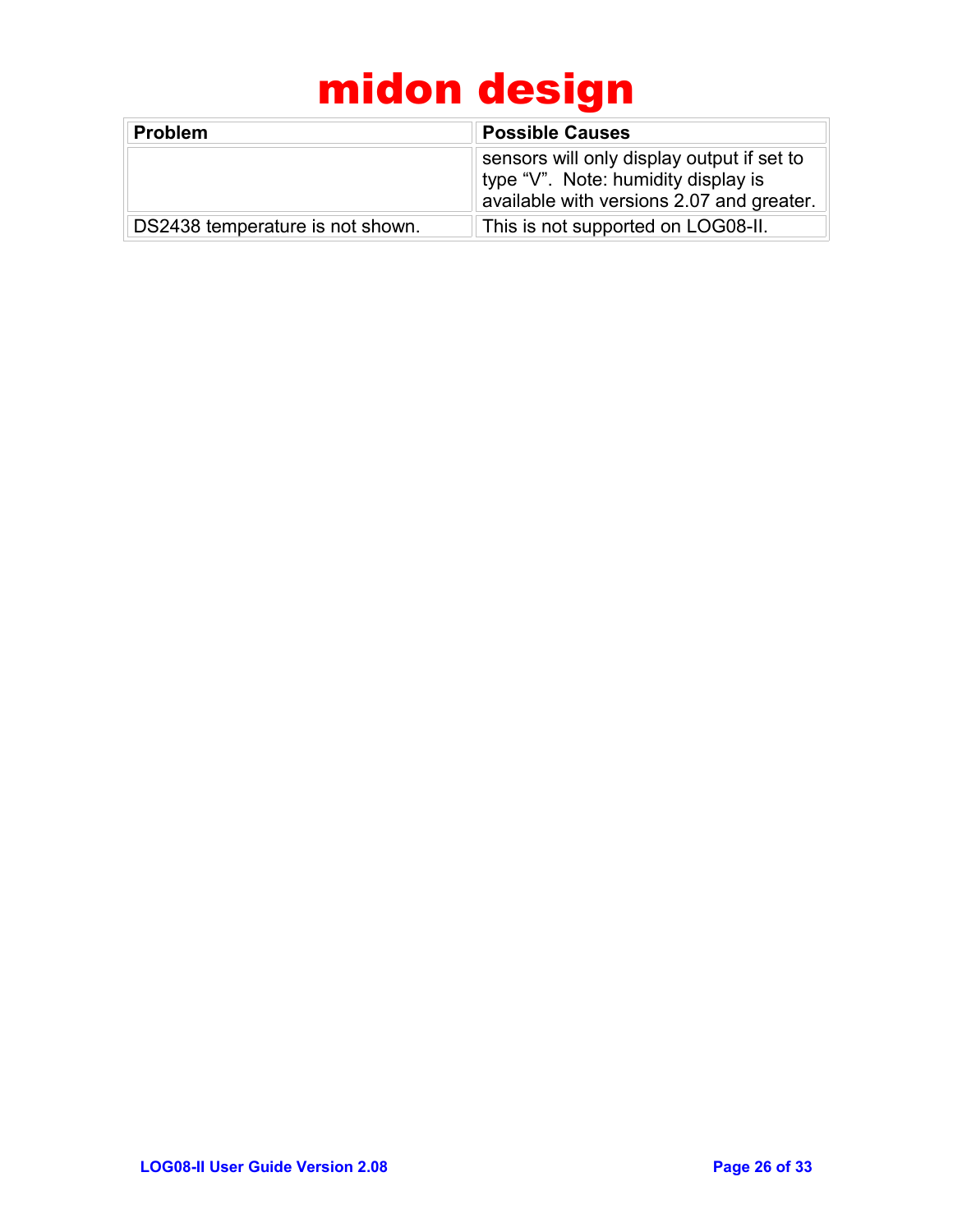## **9. Error Messages**

#### **Table 8 LOG08-II Error Messages**

| <b>Message</b>                  | Description                                                                                                                                                                                                                                                                                                            |
|---------------------------------|------------------------------------------------------------------------------------------------------------------------------------------------------------------------------------------------------------------------------------------------------------------------------------------------------------------------|
| ? Entry error                   | You have made a syntax error in entering a command or<br>a parameter                                                                                                                                                                                                                                                   |
| Memory is full                  | You tried to add more than 60 1-wire devices via the INI<br>command. LOG08-II has sufficient memory for only 60<br>unique 1-Wire device ID's.<br>Additionally, this error message will be issued when<br>LOG08-II's sample memory is full. There is sufficient                                                         |
|                                 | memory for about 2,500 samples of up to 24 sensors per<br>sample.                                                                                                                                                                                                                                                      |
| Not installed                   | LOG08-II could not communicate to the device that you<br>were trying to access. Check your 1-Wire bus wiring.                                                                                                                                                                                                          |
| OW bus error                    | Common to any 1-wire bus read operation. This error<br>indicates that something is preventing the bus from<br>changing state. Typical causes include shorts on the bus,<br>or a reversed sensor. Disconnect all sensors from J3 and<br>J4 and try adding them one at a time to determine where<br>the wiring error is. |
| Not Allowed -<br>Logging $=$ On | You are trying to use a command that is not permitted<br>when logging is enabled. Disable logging first via the<br><b>LOG OFF command.</b>                                                                                                                                                                             |

### **Table 9 Reset Type Messages**

| <b>Reset Type</b> | <b>Cause of Reset</b>                                                                                                                                          |
|-------------------|----------------------------------------------------------------------------------------------------------------------------------------------------------------|
| 02                | Low voltage – the power supply fell below spec                                                                                                                 |
| 04                | Monitor Mode reset entry - should never be seen                                                                                                                |
| 08                | Illegal Address - something in the software caused<br>access to an illegal address. Contact Midon Design                                                       |
| 10                | Illegal Op Code reset – something in the code caused<br>access to an invalid instruction. If this was not the result<br>of a ZZZ command, contact Midon Design |
| 20                | Watchdog timeout. The software was busied out with<br>something. If this occurs too frequently, contact Midon<br>Design                                        |
| 40                | User reset - you issued a ZZZ command                                                                                                                          |
| 80                | Power on reset - a normal entry                                                                                                                                |

Binary combinations of the above reset types are also possible (the reset type number is in hexadecimal). For instance, a reset type of "50" is normal since the User Reset (40) is accomplished via the intentional use of an illegal op code (10). A power failure reset is usually also indicated via a type "82" reset.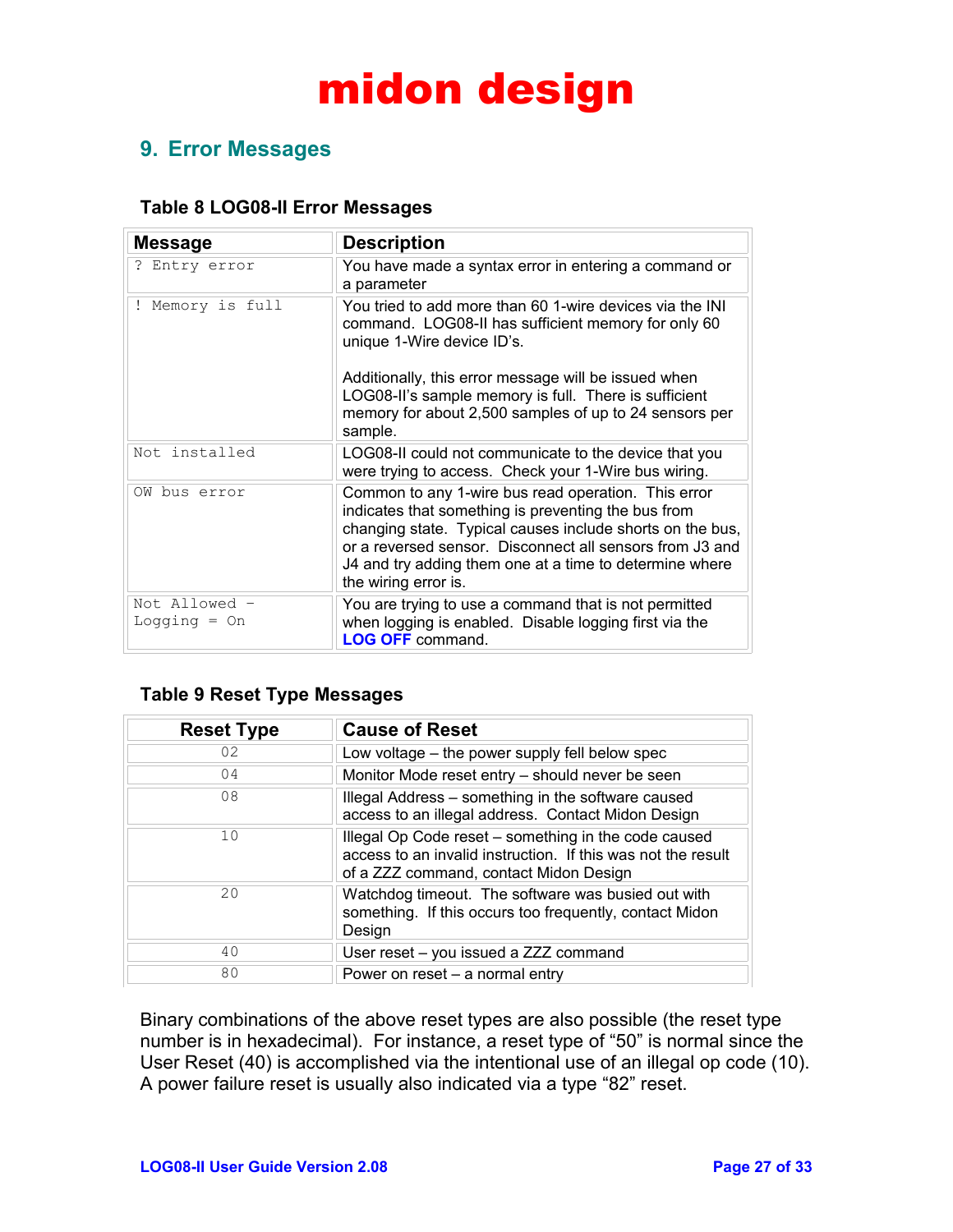### **10. J4 Usage**

J4 is an RJ-12 connector, which is equivalent to a phone connector, except that it has 6 pins instead of just 4 (or 2). J5 is connected to the One Wire bus and can be used for adding connectivity to One Wire busses configured for RJ-11/12 connection.

The pin-out of the J4 connector is shown in Figure 3.



**Figure 4 Connector J4 RJ-12 Pin-out**

Pin 1 is derived from the power supply feeding LOG08. It is DC rectified, so it will not matter if your power supply is AC only.

#### *Please note that this pin-out may be different than that of your 1-Wire*

*sensors*. Up until recently, there was no established standard pin-out for the RJ-12 wiring and, as a result, different manufacturers have chosen to use the pins in various ways. The common pins (DQ and Ground) have remained the same for all manufacturers, however, as of the time of writing this manual. These pins are shown **in color** in the table below. Some of the published pin-outs available today are shown in the table below. Please take caution in connecting up your 1- Wire sensor to LOG08 to avoid damaging the sensor.

| <b>Device</b>                                          | Pin <sub>1</sub> | Pin <sub>2</sub> | Pin <sub>3</sub> | Pin <sub>4</sub> | Pin <sub>5</sub> | Pin <sub>6</sub> |
|--------------------------------------------------------|------------------|------------------|------------------|------------------|------------------|------------------|
| Dallas/Maxim wiring standard (published<br>Oct 2001)   | +5VDC            | <b>GND</b>       | <b>DQ</b>        | <b>GND</b>       | N/C              | DC Supply        |
| Midon Design MD2004 TEMP05                             | N/C              | +5VDC            | <b>DQ</b>        | <b>GND</b>       | N/C              | N/C              |
| Midon Design MD2104 TEMP08                             | DC.<br>Supply    | +5VDC            | <b>DQ</b>        | <b>GND</b>       | N/C              | N/C              |
| Midon Design MD2124 LOG08                              | DC.<br>Supply    | +5VDC            | <b>DQ</b>        | <b>GND</b>       | N/C              | N/C              |
| Midon Design MD2135 LOG08-II                           | DC.<br>Supply    | +5VDC            | <b>DQ</b>        | <b>GND</b>       | N/C              | N/C              |
| Midon Design MD3009 Temp Sensor                        | N/C              | +5VDC            | <b>DQ</b>        | <b>GND</b>       | N/C              | N/C              |
| Midon Design MD3020 Temp and<br><b>Humidity Sensor</b> | DC.<br>Supply    | +5VDC            | <b>DQ</b>        | <b>GND</b>       | N/C              | N/C              |

### **Table 10 RJ-12 Pin-outs in use**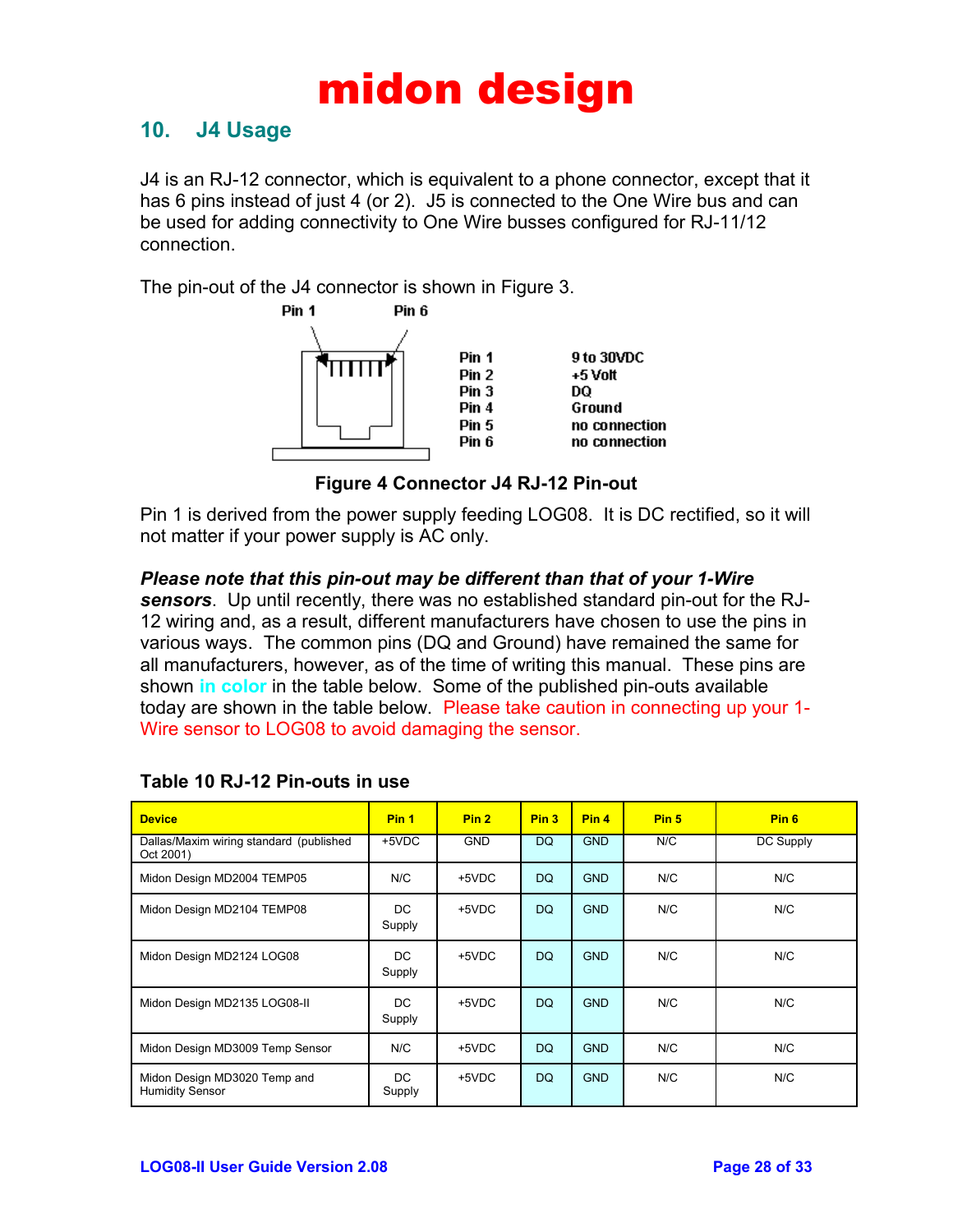| midon design |  |  |  |  |  |  |
|--------------|--|--|--|--|--|--|
|--------------|--|--|--|--|--|--|

| <b>Device</b>                                                                                    | Pin <sub>1</sub> | Pin <sub>2</sub> | Pin <sub>3</sub> | Pin <sub>4</sub> | Pin <sub>5</sub> | Pin <sub>6</sub> |
|--------------------------------------------------------------------------------------------------|------------------|------------------|------------------|------------------|------------------|------------------|
| Midon Design MD208x Relay and LED<br>Sensor                                                      | DC.<br>Supply    | +5VDC            | DQ.              | <b>GND</b>       | N/C              | N/C              |
| Simon Atkins' Hub (shown for reference<br>only. LOG08 does not currently support<br>this device) | +5VDC            | DC Supply        | <b>DQ</b>        | <b>GND</b>       | DC Supply        | <b>GND</b>       |
| AAG TAI8550 Combo Switch                                                                         | +5VDC            | <b>GND</b>       | <b>DQ</b>        | <b>GND</b>       | N/C              | N/C              |
| AAG TAI8520 Temp Sensor                                                                          | +5VDC            | <b>GND</b>       | <b>DQ</b>        | <b>GND</b>       | N/C              | N/C              |
| AAG V3 1-Wire Weather Station                                                                    | N/C              | +5VDC            | <b>DQ</b>        | <b>GND</b>       | <b>GND</b>       | N/C              |
| AAG TAI8540A Humidity Sensor                                                                     | N/C              | $N/C$ (GND?)     | <b>DQ</b>        | <b>GND</b>       | N/C (+5VDC?)     | N/C              |
| AAG TAI8555 Latch Relay                                                                          | N/C              | <b>GND</b>       | <b>DQ</b>        | <b>GND</b>       | N/C              | N/C              |
| AAG TAI8585 Counter Kit                                                                          | N/C              | N/C              | <b>DQ</b>        | <b>GND</b>       | N/C              | N/C              |
| AAG DS9097U-S09-X                                                                                | N/C              | <b>GND</b>       | DQ               | <b>GND</b>       | $+5V$            | N/C              |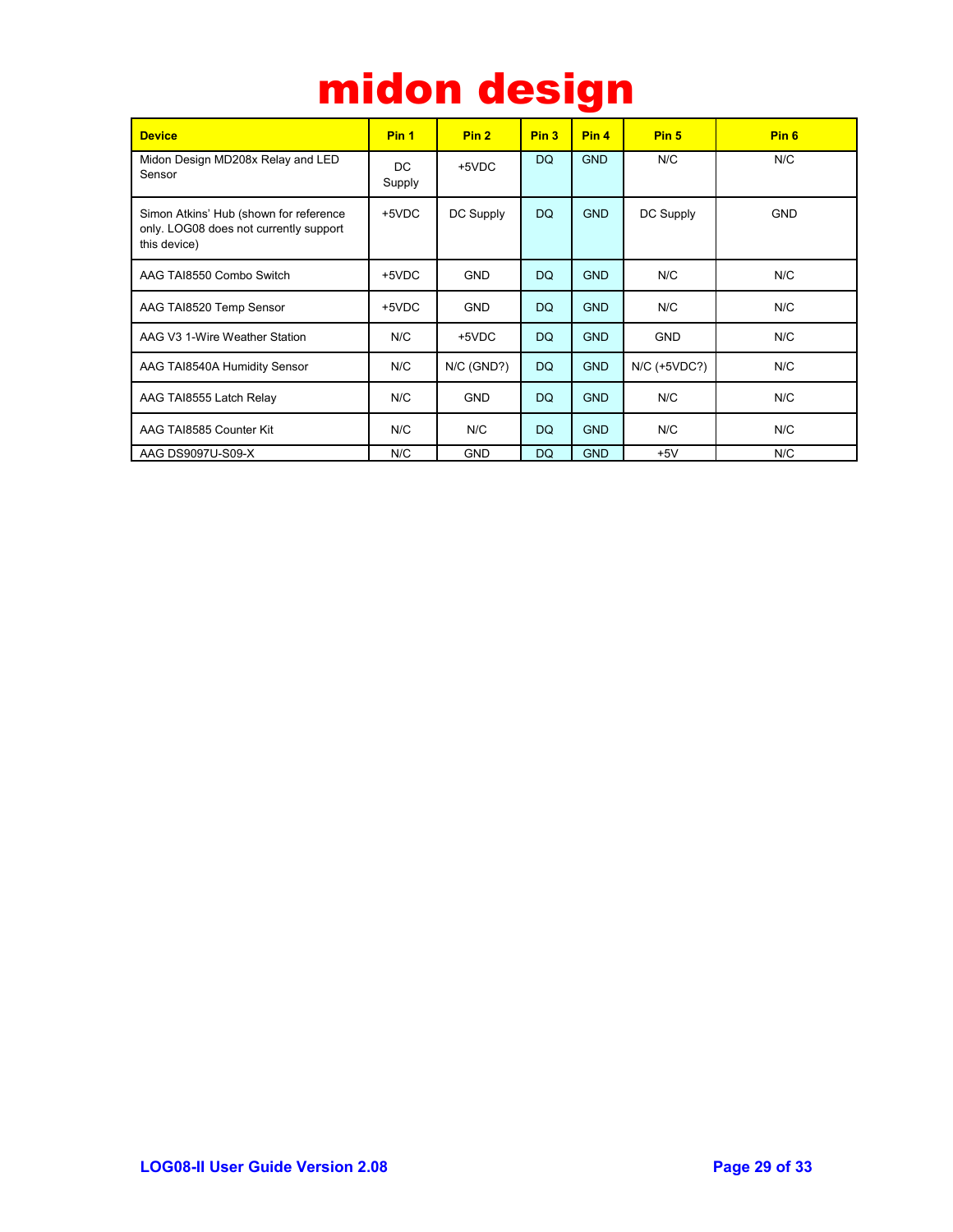## **11. About the Battery**

The CR2032 Lithium battery included with your LOG08-II should last a long time, due to the low current consumption of the circuit that it powers. The "Battery Voltage" readings delivered by LOG08-II should show about 3.0 volts for this lifetime. As the voltage drifts down to 2.0 volts, consider changing the battery, which is a standard "watch" battery available nearly everywhere. Proper disposal of Lithium batteries should be observed.

Please note that the battery supplies power to the real-time clock only. The rest of the LOG08-II circuit requires a power supply to function.

If you are not using LOG08-II for any length of time, remove the battery to prevent it draining.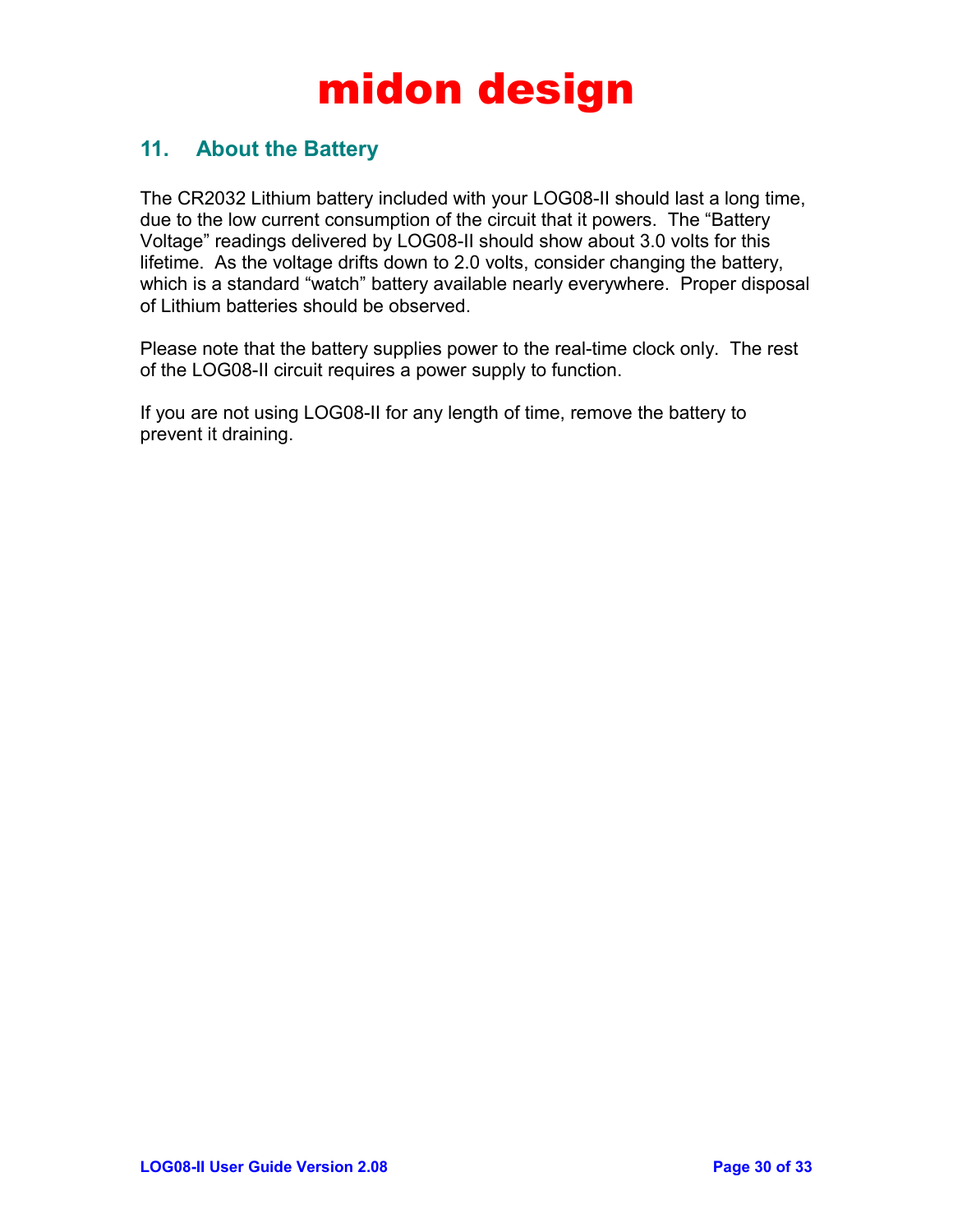## **12. LOG08-II Parts List**

#### **Table 11 MD2135 Parts List**

| Part ID            | Quantity       | <b>Description</b>                            |
|--------------------|----------------|-----------------------------------------------|
| B1                 | 1              | Coin Battery 3V CR2032 type                   |
| C <sub>1</sub>     | 1              | Capacitor Electrolytic axial 25V 1000uFd      |
| $C2, 4-7$          | 5              | Capacitor electrolytic axial 10uFd            |
| C3, 10             | $\overline{2}$ | Capacitor ceramic 0.1uFd                      |
| C9                 | 1              | Capacitor electrolytic axial 16V 100 uFd      |
| D <sub>1</sub> , 2 | 2              | 1N4148 Signal diode                           |
| DS <sub>1</sub>    | 1              | <b>Bipolar LED</b>                            |
| J1                 | 1              | Terminal Block, 5.08MM, 2 position, PCB Mount |
| J2                 | 1              | Connector, PCB Mount, DB-9                    |
| J3                 | 1              | Terminal Block, 5.08MM, 3 position, PCB Mount |
| J4                 | 1              | Connector RJ-12 (6 wire)                      |
| <b>PCB</b>         | 1              | PCB                                           |
| R1                 | 1              | Resistor 1/4W 5% 1.5K                         |
| R3, 5              | 2              | Resistor 1/4W 5% 10K                          |
| R4                 | 1              | Resistor 1/4W 5% 33K                          |
| U1                 | 1              | MAX232 RS232 Interface                        |
| U <sub>2</sub>     | 1              | DS1302 Real Time Clock                        |
| U3                 | 1              | Motorola 68HC908KX8 Flash Microcontroller     |
| U4                 | 1              | LM78L05 Voltage Regulator 5V                  |
| U <sub>5</sub>     | 1              | Crystal Oscillator 9.8304 MHz                 |
| U6                 | 1              | Full Wave Bridge 1A 100PIV 4 pin DIP          |
| U7-10              | 4              | 24C256 256Kx8 Serial EEPROM 8DIP              |
| X1                 | 1              | Crystal 32.768KHz                             |

### **Table 12 Additional Components for MD2136**

| <b>Part ID</b> | <b>Quantity Description</b>     |
|----------------|---------------------------------|
| C <sub>8</sub> | Capacitor ceramic 0.1uFd        |
| R <sub>2</sub> | <b>Resistor 1/4W 5% 100K</b>    |
| U12            | <b>HIH-3610 Humidity Sensor</b> |
| <b>U13</b>     | Maxim DS2438 Voltage Monitor    |

### **12.1.**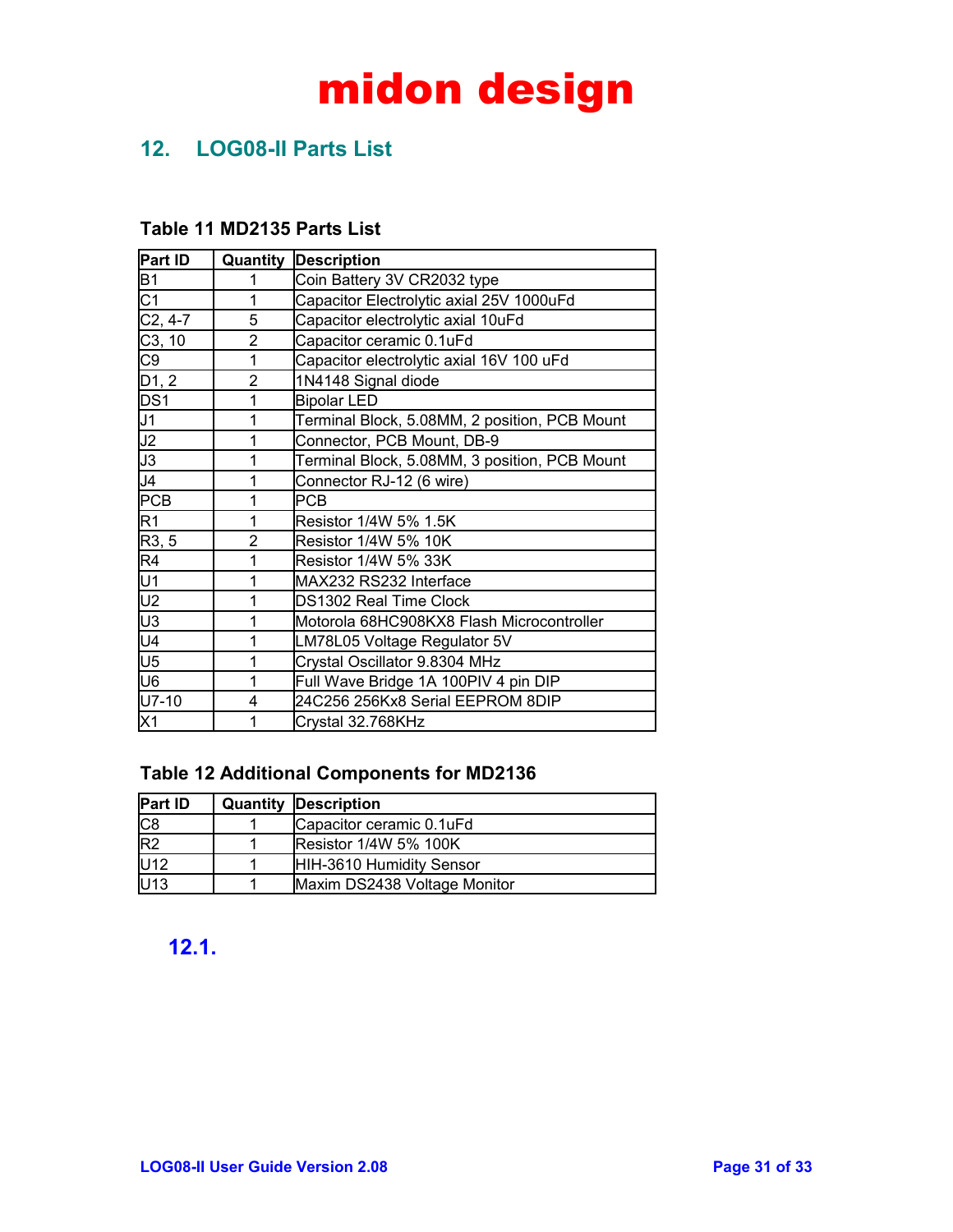## **13. LOG08-II Schematic**



**Figure 5 LOG08-II Schematic**

a.